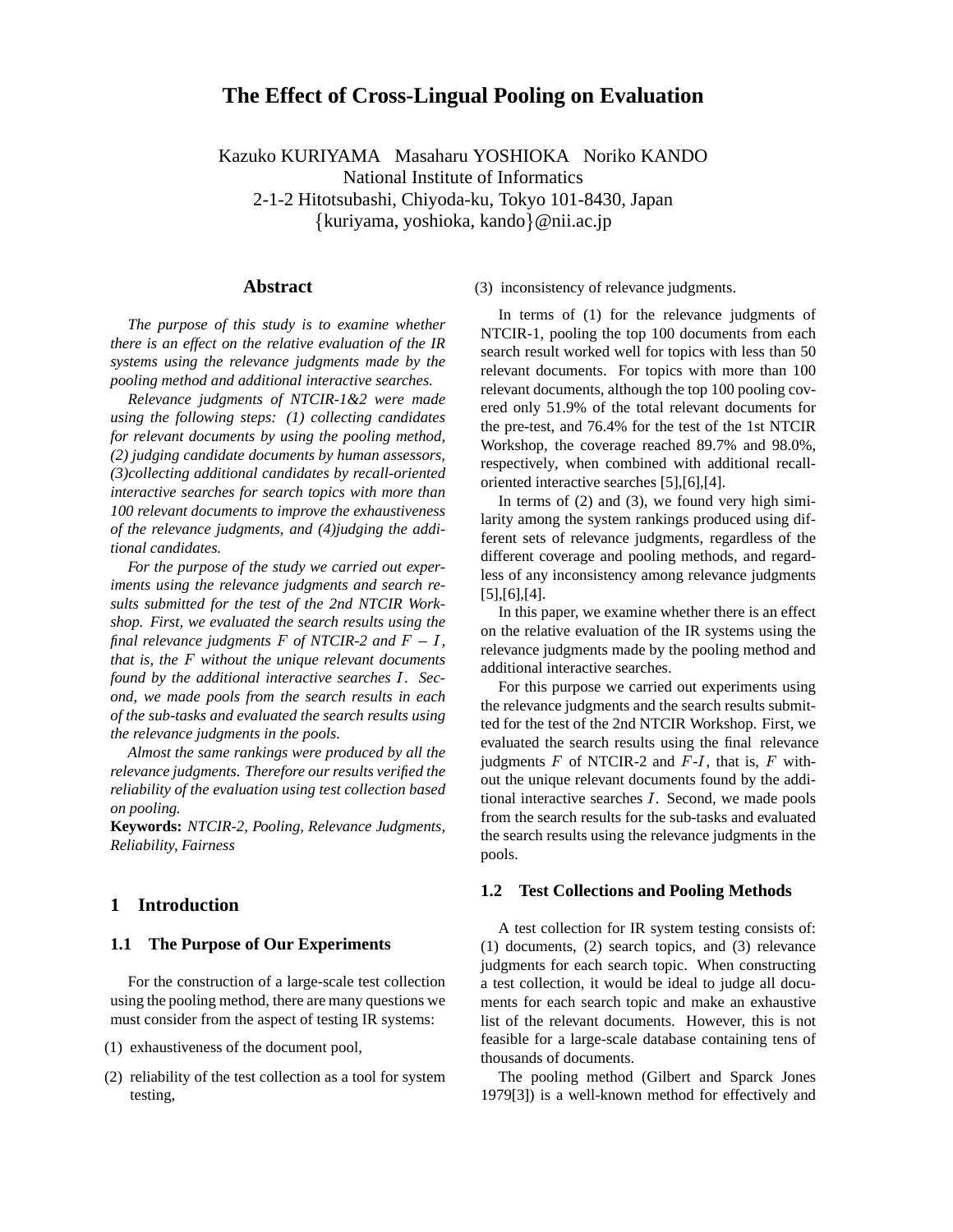efficiently collecting relevant document candidates for a large-scale test collection . In this approach, the top  $X$  documents retrieved by various systems using different retrieval algorithms for each topic are pooled, and then every document in a pool is judged by human assessors. Since 1992, the Text REtrieval Conference (TREC)[9][10],[12] has constructed large-scale test collections by the pooling method.

Recently, the Move-To-Front (MTF) pooling method was proposed as an improved variation of the pooling method (Cormack, Palmer and Clarke 1998[2]). Compared to the pooling method, the MTF pooling method prioritizes the search results and pools many more documents from the results with top priority, which are then judged. It has been shown that the MTF pooling method effectively produces a collection with considerably fewer judgments than would be required for the pooling method[2]. However, there remains a question for IR systems testing, as to whether it is unfair to change the number of documents pooled from each search result according to its priority.

Therefore we experimented with various pooling methods to verify the fairness of the test collection through the pooling method as a tool for testing IR systems.

# **2 Construction of Relevance Judgments of NTCIR-2**

Relevance judgments of NTCIR-2 were made using the following steps: (1) collecting the candidates for relevant documents by using the pooling method, (2) judging candidate documents by human assessors, (3) collecting additional candidates by recall-oriented interactive searches for some search topics to improve the exhaustiveness of the relevance judgments, and (4) judging the additional candidates. Step (1) is too complicated to understand immediately. We show the steps and document collections used for the task in the following sub-sections.

## **2.1 Sub-tasks and Documents Used in Japanese & English IR Tasks**

#### **2.1.1 Sub-tasks**

In the following, the "Japanese & English IR Task" is abbreviated to "JEIR Task". The search results were the outcomes of sub-tasks in two sub-categories of the JEIR Task. The sub-categories are Monolingual IR and Cross-Lingual IR.

The Monolingual IR includes:

- retrieval of Japanese documents by Japanese search topics (J-J Task)
- retrieval of English documents by English topics (E-E Task).

The Cross-Lingual IR includes:

- retrieval of Japanese documents by English topics (E-J Task)
- retrieval of English documents by Japanese topics (J-E Task)
- retrieval of a collection of a mixture of Japanese documents and English documents by either of Japanese topics (J-J,E Task) or English topics (E-J,E Task).

### **2.1.2 Document Collections Used for the Subtasks**

Two documents collections, the J Collection and the E Collection were used for the JEIR Task in the 2nd NTCIR Workshop. The J Collection and the E Collection were extracted from two databases provided by the National Institute of Informatics (NII), *Academic Conference Papers Database* and *Grant-in-Aid Scientific Research Database*, a part of which are English-Japanese paired. The J Collection consists of three sets of documents, *ntc1-j1.mod, ntc2-j0g,* and *ntc2 j0k*. The E Collection consists of three sets of documents, *ntc1-e1.mod, ntc2-e0g,* and *ntc2-e0k*. The document sets *ntc1-j1.mod, ntc1-e1.mod, ntc2-j0g*, and *ntc2-e0g* were extracted from the *Academic Conference Papers Database*, and *ntc2-j0k* and *ntc2-e0k* were from the *Grant-in-Aid Scientific Research Database*.

When a Japanese document and an English document are paired in the original databases, they have the same document number "ACCN".In order to deal with J Collection and E Collection independently, we separated the paired documents into Japanese documents and English documents and attached new ACCNs to the English documents, that is, "gakkai-e-000040700" to "gakkai-e-000104007". The number of documents

# **Table 1. Number of documents in the Document Collections used for the 2nd NTCIR Workshop.**

| Document Collections   | Number of docs |
|------------------------|----------------|
| $ntc1-j1$ . $mod$      | 332,918        |
| ntc1-e1.mod            | 187,080        |
| pairs in $ntc1-i1$ &e1 | 181,485        |
| $ntc2-i0g$             | 116,177        |
| $ntc2-e0g$             | 77,433         |
| pairs in ntc2-j0g&e0g  | 74,180         |
| $ntc2-i0k$             | 287,071        |
| $ntc2-e0k$             | 57,545         |
| pairs in ntc2-j0k&e0k  | 57,512         |

in the Document Collections and paired documents in J and E Collections are shown in Table 1.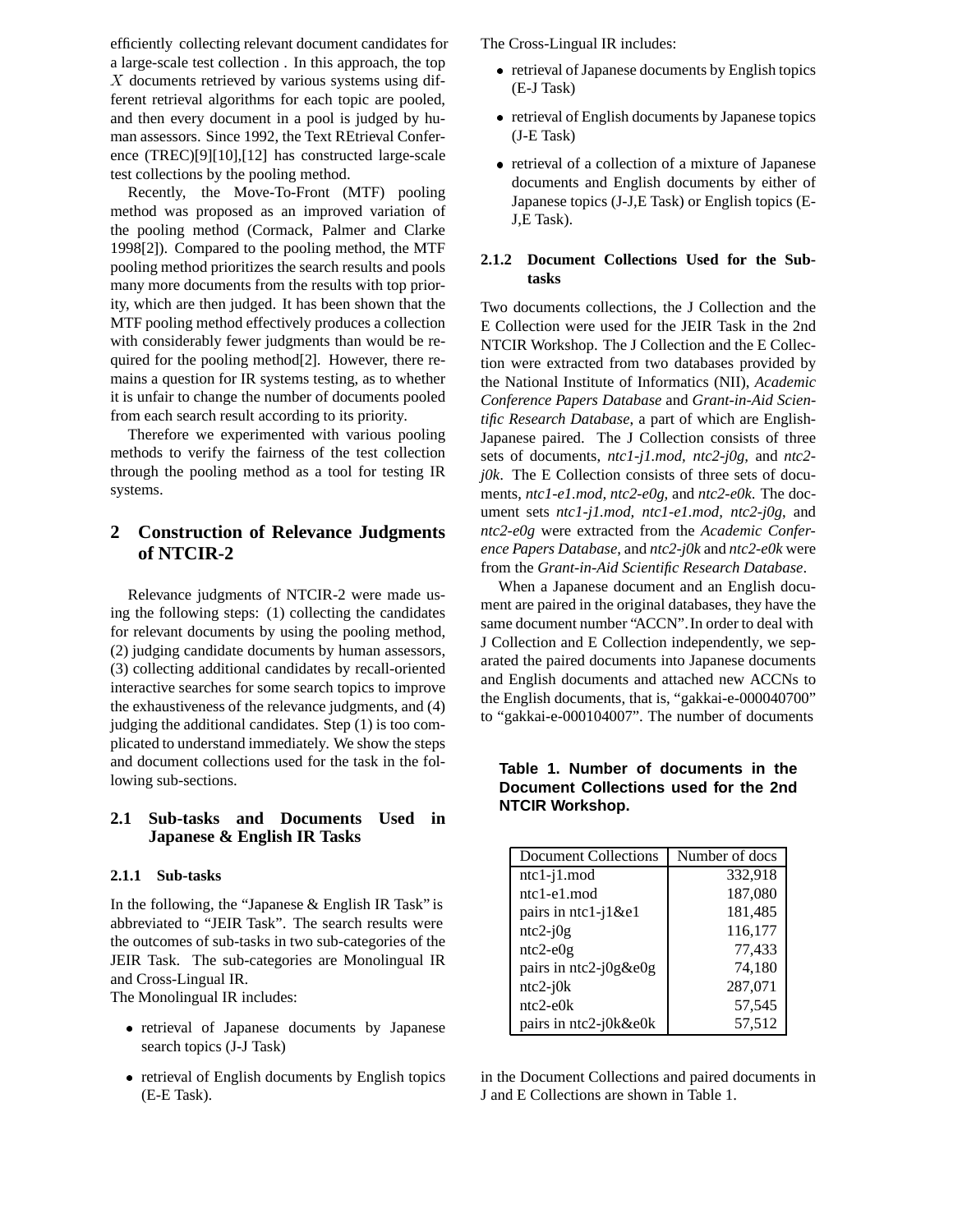| Task    | <b>Topics</b>     | <b>Document Collections</b>             |                            | Relevance Judgments     |
|---------|-------------------|-----------------------------------------|----------------------------|-------------------------|
|         |                   |                                         | Levell $(S \text{ or } A)$ | Level $($ S, A or B $)$ |
| $J-J$   | topic- $101-150$  | $ntc1-i1$ .mod, $ntc2-i0g$ , $ntc2-i0k$ |                            |                         |
| $E-J$   | topic-e101-150    |                                         | $rel-j1.txt$               | $rel-i2.txt$            |
| $J-E$   | topic- $i101-150$ |                                         | rel-e1.txt                 | rel-e2.txt              |
| E-E     | topic-e $101-150$ | $ntc1-e1$ .mod, $ntc2-e0g$ , $ntc2-e0k$ |                            |                         |
| $J-J,E$ | topic- $i101-150$ | $ntc1-j1 \mod, ntc2-j0g, ntc2-j0k,$     |                            |                         |
| $E-J,E$ | topic-e101-150    | $ntc1-e1$ .mod, $ntc2-e0g$ , $ntc2-e0k$ | rel-je1.txt                | $rel-je2.txt$           |

**Table 2. Relationship of Tasks, Search Topics, Documents, and Relevance Judgments.**

*topic-j101-150* is the list of Japanese search topics. *topic-e101-150* is the list of English search topics.

The relationship of tasks, search topics, documents, and relevant judgments are shown in Table 2.

#### **2.2 Pooling from the Runs**

We refer to a search result as a *run* in the following sections.

We show a process for our pooling in Figure 1.

The participants of the sub-tasks retrieved documents from the J Collection and/or the E Collection for each search topic by their own IR systems and submitted the search results, that is, the runs. First we pooled the top  $X$  documents from the runs of all the sub-tasks, i.e., *cross-task* and *cross-lingual*, to collect candidates for relevant documents. The ACCNs of the Japanese and English documents in the pool were transformed to the original ACCNs, for example, "gakkai-j-0000407000"and "gakkai-e-000104007"to "gakkai-000040700"; that is, the English documents were mapped to the corresponding Japanese documents.

We see from Table 2 that both the J Collection and E Collection were used for the J-J,E task and the E-J, E task. If we pooled the top  $X$  documents from each run for all the tasks, a part of the collection of documents from the runs for the J-J,E task and the E-J,E task would overlap in the original databases and the total number of documents from the runs for the J-J,E task and the E-J,E task would, in reality, decrease. For an efficient pooling, we did not pool the documents from both the J-J,E task and E-J,E task except for one run each, which is the only one retrieved by a system of each participant for all the tasks.

Moreover, we selected two runs per participant according to their given priorities for each task. The reason we did not use all runs per participant is that empirically we think a system collects similar documents in its different runs and there are too many overlaps.

We show the number of the runs used for our real pooling in Table 3.

The number of documents pooled from each run <sup>X</sup> depends on the size of pool for each search topic; that is,  $X$  was adjusted from 70 to 100 so that the total number of documents for each topic might be less than

| Table 3. Number of submitted runs and |  |  |
|---------------------------------------|--|--|
| pooled runs.                          |  |  |

| <b>Task</b> | Submitted runs | Pooled runs |
|-------------|----------------|-------------|
| $J-J$       | 93             | 29          |
| J-E         | 41(1)          | 23(1)       |
| $J-J,E$     | 15(1)          |             |
| $E-E$       | 18             | 12          |
| E-J         | 30             | 17          |
| $E-J.E$     | 11             |             |

The "(n)"sare the numbers of the runs submitted by an organizer of the JEIR Task. Total numbers of submitted and pooled runs for the J-E task and J-J,E task include the "n"s.

2000 to 2500. We show the  $X_s$  and the total number of documents in the pool  $P$  in Table 4. A pool  $J1$  consists of Japanese documents pooled from the runs in J-J and E-J task. A pool E1 consists of English documents pooled from the runs in J-E and E-E task. A pool  $J2$  consists of  $J1$  and Japanese documents paired with documents in  $E1$ . A pool  $E2$  consists of English documents paired with documents in  $J1$  and  $E1$ . P is a pool in which the documents with original AC-CNs were transformed from the documents in  $J2$  and E2.  $ave\%F$  is average coverage of the relevance documents in each pool.

The average coverage of the relevance documents in pools  $J1$ ,  $E1$ ,  $J2$ , and  $E2$  shows that cross-lingual pooling is effective in collecting new relevant documents in paired languages. We mean that the crosslingual pooling is (1) pooling documents from the runs of the task using one language document collection; that is, one of the J Collection and the E Collection, (2) transforming the ACCNs of Japanese documents to the ones of English documents and the ACCNs of the English documents to those of the Japanese documents, and (3) adding documents with new ACCNs to the pools  $J1$  and  $E1$  to get  $J2$  and  $E2$ . (The definition of "relevant document" in this paper is detailed in the next sub-section.)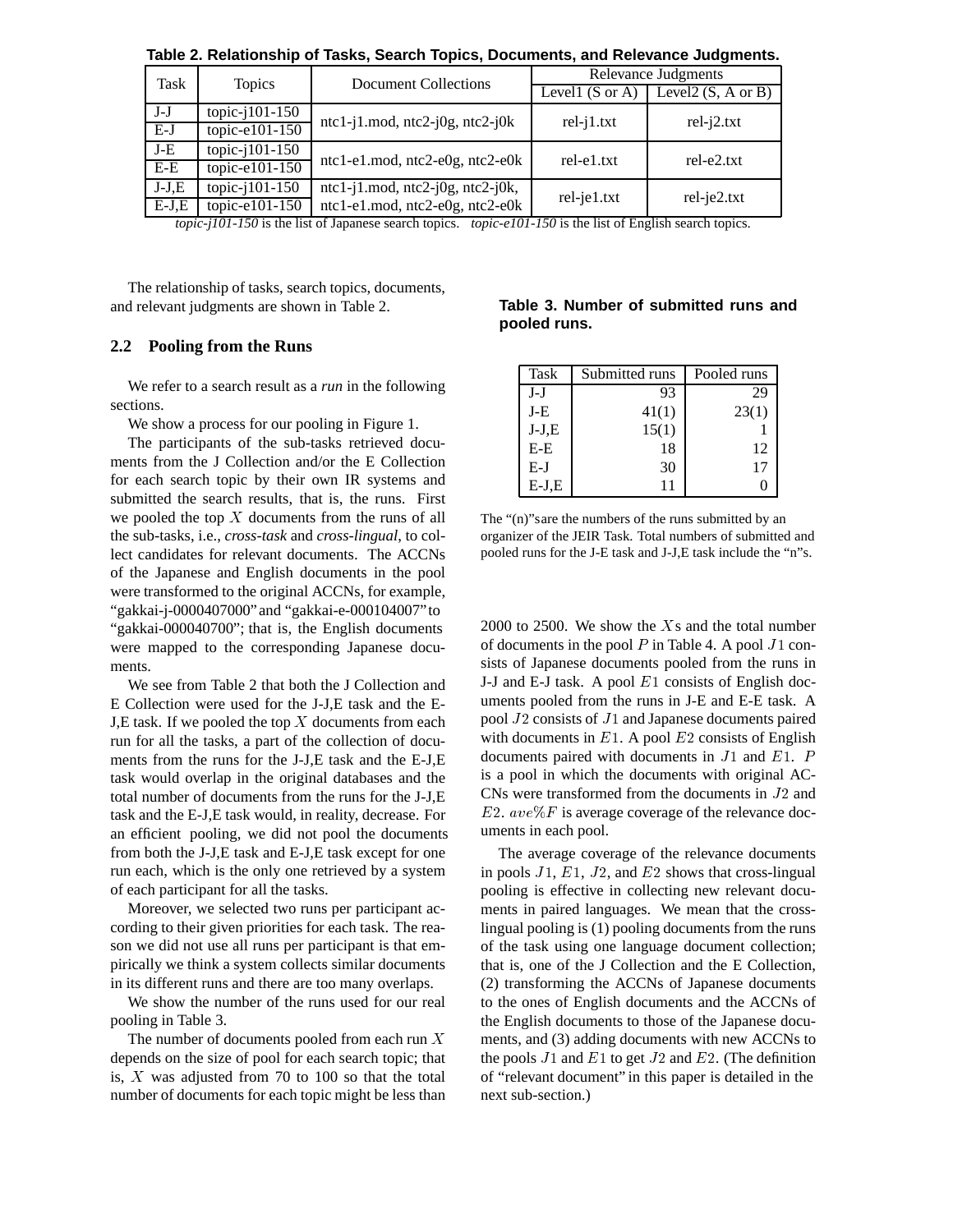

**Figure 1. Process of Pooling.**

#### **2.3 Relevance Assessments**

The relevance assessment for each topic was undertaken separately by two assessors, then cross-checked. The final judgments were based on negotiations between the two assessors and determined by the primary assessor of the topic (one of the two assessors), who created the topic. The judgments assign one of four grades, i.e., highly-relevant (S), relevant (A), partiallyrelevant (B), and non-relevant (C).

When the search of the topics had been made, five to 10 candidates of relevant documents for each topic were listed by the primary assessor who had created the topic.

The documents in pool  $P$  from the runs, and the unique results by the preliminary searches  $PP$ , which are not included in  $P$ , were judged separately by two assessors for each topic, and then cross-checked for 29 topics. Then final judgments for the pool  $P$ , and  $PP$ were determined by the primary assessors.

In the 2nd NTCIR Workshop we evaluated the runs by using the TREC's evaluation program. It was run against two different lists of relevant documents produced by two different thresholds, i.e., Level1, in which "S"and "A"are rated as "relevant",and Level2, in which "S","A", and "B"are rated as "relevant". In the following we refer to the documents with a judgment "S","A", or "B"as the "relevant documents".

#### **2.4 Additional Interactive Searches**

Additional recall-oriented interactive searches were carried out manually by graduate students who had majored in library and information science, for 16 topics with more than 110 relevant documents and/or the top 70 documents pooled from each run. Then the unique documents set  $I$  in the additional search results were judged by the primary assessors and added to the relevance judgments for the pool  $P + PP$  to obtain the list of the final relevance judgments  $F$ .

We show the number of relevant documents in the pool  $P$ , the unique documents in the preliminary searches  $PP$ , the interactive searches  $I$ , and the final relevance judgments  $F$  for each search topic and average coverage of the relevance documents to  $F$  in Table 5.  $ave\%all$  is average coverage of the relevance documents in each pool to F.  $ave\%16$  is average coverage of the relevance documents in each pool to  $F$  for 16 search topics for which the additional interactive searches were carried out.

We see from Table 5 that the average coverage of  $J(P)$  and  $E(P)$  for the topics with more than 110 relevant documents,  $ave\%16$  are 91.4% and 95.3%, respectively, and that is considered acceptable. This is due to there being many more runs submitted from the runs than for the pre-test and for the test of the 1st NTCIR-1. However, the recall-oriented interactive searches found 8.4% of the Japanese relevant documents  $J(F)$  and are effective to a degree.

### **3 Experimental Evaluation**

## **3.1 System Testing Using Relevance Judgments with/without Additional Interactive Searches**

To investigate whether the additional interactive searches have any effect on the system testing, we evaluated the runs for the J-J task and E-E task using the final relevance judgments  $F$  and  $F - I$ , which is the  $F$  without the unique relevant documents in the interactive search results  $I$ . We suppose that the additional interactive searches work as the runs from an IR system. To examine whether there are some effects on the evaluation by using the relevance judgments in the pool without the runs performed by a system, we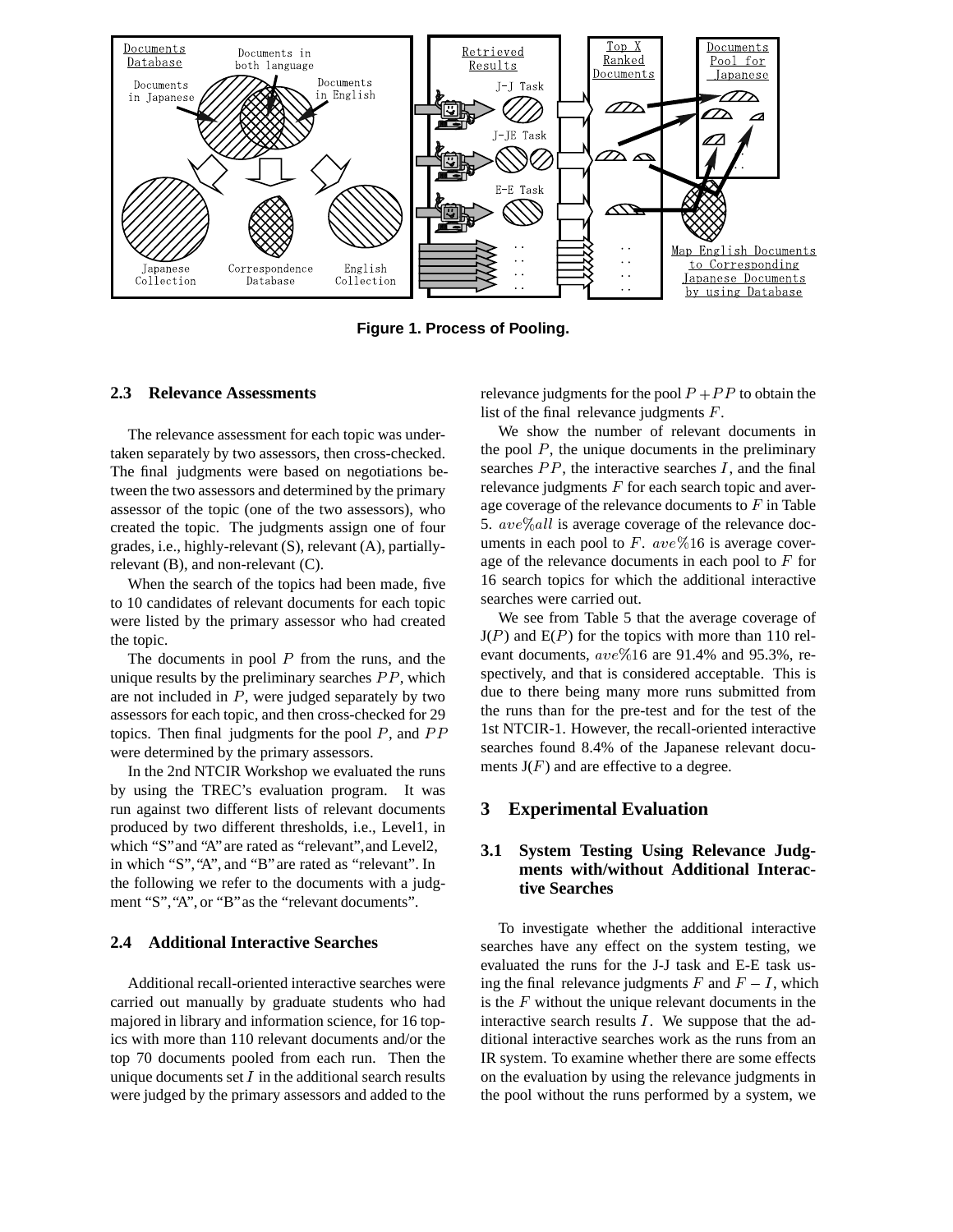made two different pools  $F - CRL$  and  $F - DOVE$ . The  $F - CRL$  is the pool F without the unique documents in the runs submitted by a group *CRL*, and the  $F - D OVE$  is the pool F without the unique documents in the runs submitted by a group *DOVE*. The reasons we selected the two groups are firstly that the CRL submitted the most runs, that is 27 runs, for the J-J task and all its runs used the automatic method for query construction; secondly, that the DOVE submitted many runs, that is 10 runs, for the J-J task and used automatic or interactive method for query construction; and thirdly, that they are suited for our purpose of investigating how the additional searches affect the evaluation of the runs submitted by automatic and interactive systems. The average coverage of the relevance documents in all the runs submitted by the CRL are 64.3% in Japanese relevance judgments *rel-j2.txt*, and 73.1% in English relevance judgments *rel-e2.txt*. The average coverage of the relevance documents in all the runs submitted by the DOVE are 47.7% in Japanese relevance judgments *rel-j2.txt* and 43.1% in English relevance judgments *rel-e2.txt*.

We show mean average precision and rankings of the runs for the J-J task and the E-E task produced by using  $F, F - I, F - CRL$ , and  $F - DOVE$  in Table 6 and Table 7. Also we show the graphs of the mean average precisions in Figure 2 and Figure 3. Each run in the table is the run using the query field "DESCRIP-TION" in the search topics, submitted by each participant for each task; that is, one top-ranked run using "D"per one system for each task was used for the evaluation, except for runs produced by the system which used the automatic method and the interactive method, respectively, for query construction, and when the system does not use the field "D".

We see in Table 6 and Table 7 that the same rankings are produced using different relevance judgments  $F, F - I, F - CRL$  and  $F - DOVE$  for the runs of the J-J task and the E-E task. In particular, each of four runs that used the interactive method has the same ranking over F and  $F - I$ . Therefore it is concluded that the additional interactive searches do not affect the system testing, regardless of their contributions to the exhaustiveness of the document pool for some particular topics.

## **3.2 System Testing Using Relevance Judgments in Pools from the Runs for Rach Task**

To examine how the pools from the runs for the subtasks contribute to exhaustiveness and affect the relative system testing, we make some different pools and evaluate the runs for the J-J task and the E-E task.

#### **3.2.1 Pooling**

We extract documents in each part of the pool P for each sub-task, J-J, E-J, E-E, and E-J to make a pool for only one task. Numbers of the relevant documents in the pools P,  $P(J - J)$  for only J-J task,  $P(J -$ E) for only J-E task,  $P(E - E)$  for only E-E task, and  $P(E - J)$  for only E-J task are shown in Table 8. Also we make pools from  $F$  without the unique documents in the pools,  $P(J-J)$ ,  $P(J-E)$ ,  $P(E-I)$ E), and  $P(E - J)$ , respectively; that is,  $F - P(J - J)$ ,  $F - P(J - E), F - P(E - E),$  and  $F - P(E - J).$ The numbers of the relevant documents in the pools are shown in Table 9.

We count the unique relevant documents from each system of the participants in the pools for the sub-tasks and all. The number of documents are shown in Table 10. The descriptor *all* means all four sub-tasks, J-J, J-E, E-E and E-J tasks, in the table. All systems in Table 10 found the relevant documents and contributed to the pools  $F$ .

#### **3.2.2 System Testing**

To investigate how the runs for the sub-task affect system testing, we evaluated the runs for the J-J task and E-E task by using the final relevance judgments  $F$ , the pools for the sub-tasks,  $P(J-J)$ ,  $P(J-E)$ ,  $P(E - E)$ ,  $P(J - E)$ , and the pools,  $F - P(J - J)$ ,  $F-P(J-E)$ ,  $F-P(E-E)$ , and  $F-P(E-J)$ , which are the  $F$  without the unique relevant documents in each pool for each sub-task.

We show the mean average precisions and rankings of the runs for the J-J task and the E-E task produced by using  $F$  and the pools for the sub-tasks in Table 6 and Table 7. Also we show the graphs of the mean average precisions in Figure 2 and Figure 3.

We see in Table 6 and Table 7 that almost the same rankings are produced using different relevance judgments  $F$  and the other pools for the runs of the J-J task and the E-E task. Therefore it is concluded that the cross-lingual pooling and the unique contribution of the runs have little effect on the system testing, regardless of their contribution to the exhaustiveness of the document pool.

#### **4 Summary and Conclusion**

To investigate the fairness of the relevance judgements by the cross-lingual pooling and the additional recall-oriented interactive searches, we carried out experimental pooling and evaluations on the runs for the test of the 2nd NTCIR Workshop. From these experiments, our conclusions relating to the construction of NTCIR-2 are as follows.

(1) How the additional interactive searches affect the system testing: We scored the runs and ranked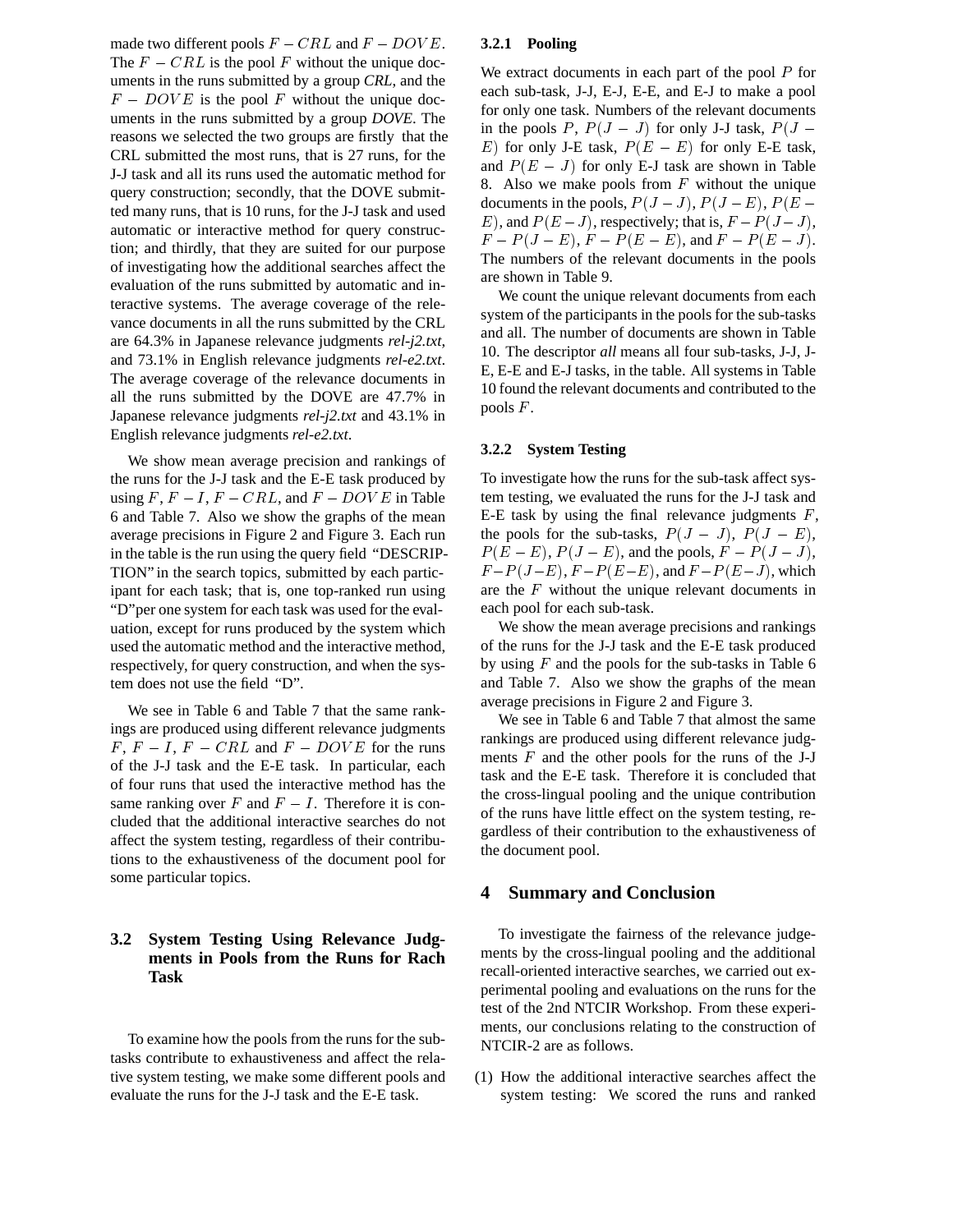

**Figure 2. Graph of mean average precisions for the J-J task.**

them by using the final relevance judgments  $F$  and  $F - I$ , which is the the relevance judgments without the unique documents  $I$  retrieved by the interactive searches for 16 search topics with more than 110 relevant documents and/or the top 70 documents pooled from each run. The rankings of the runs produced by their mean average precisions for the F and the  $F-I$  are the same. This experimental result re-enforced our supossition that the interactive searches have no effect on the system testing.

- (2) Whether the additional interactive searches are necessary or not: The average coverage of <sup>I</sup> for the 16 topics was 8.4% in the relevance judgments for the J Collection, *rel-j2.txt*. On the other hand, the average coverage of  $P$ , which is the pool from the runs, for all the topics reached 96.6% and 98.1%, respectively, for the J Collection and E Collection, that is, *rel-j2.txt* and *rel-e2.txt*. The interactive searches are effective judged against the exhaustiveness of the relevance judgments to a degree, but might not be necessary when the number of the pool runs is sufficiently large and diverse. However, we do not know the number of the pooled runs that is sufficient, and it is necessary to investigate this and the required variety.
- (3) How the cross-lingual pooling affects the system testing and others: We scored the runs and ranked them by using the final relevance judgments  $F$ ; the pools  $P(J-J)$ ,  $P(J-E)$ ,  $P(E-E)$ , and  $P(E - J)$ , which are the pools collected separately the documents from the runs for each sub-task. The rankings of the runs were produced by their mean

average precisions for the relevance judgments in the pools.

For the J-E task and E-E task, the runs retrieved English documents which are in the E Collection, and we could obtain corresponding Japanese documents by mapping the English ones to the Japanese ones in J Collection. The corresponding Japanese documents are smaller sub-sets of all the relevance judgments than the J-J task and E-J task. Since the exhaustiveness of pools for the J-E task and the E-E task are lower than the J-J task and the E-J task, the average precision of the runs for the J-J task produced by the pools  $P(J - E)$  and  $P(E - E)$ , are lower than those of the  $P(J-J)$  and the  $P(E-J)$ . Although the contributions of the pools for the subtask are different, the rankings produced by using the relevance judgments in the pools  $P(J - J)$ ,  $P(J - E)$ ,  $P(E - E)$ , and  $P(E - J)$  are almost the same, regardless of the absolute magnitudes of the average precision of each evaluated run being different.

To examine how each pool for the sub-task has some effect on the evaluation and exhaustiveness, we made pools without the unique documents for each sub-task,  $F - P(J - J)$ ,  $F - P(J - E)$ ,  $F - P(E - E)$ , and  $F - P(E - J)$ . In the case of the  $F - P(J - J)$ , since the documents from the runs for the J-E, E-E, and E-J tasks make up for the loss of documents from the runs for the J-J task, it has no effect on the system evaluation; similarly for the cases of the  $F - P(J - E)$ ,  $F - P(E - E)$ and  $F - P(E - J)$ . Hence we can say that the loss of the documents from almost all the runs for the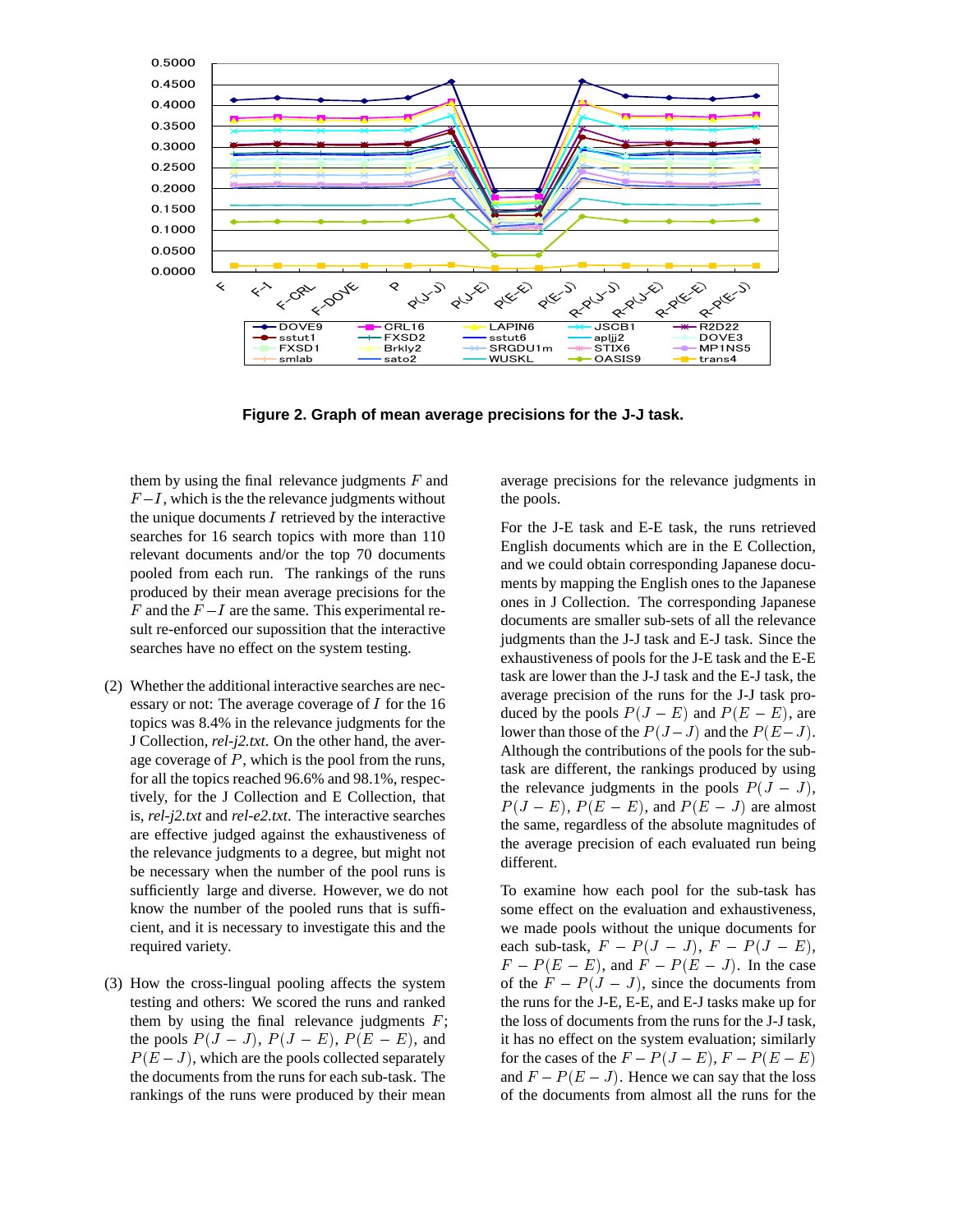



J-J,E task and the E-J,E task might have no effect on the exhaustiveness of the pool and the evaluation. There is a unique contribution of the runs by a system (participant) to a degree. The contribution does not always improve the rankings of the runs, but it seems to affect the rankings.

Finally, we conclude that the cross-lingual pooling, which is pooling mono-lingual documents and mapping them to corresponding documents in another language, has little effect on the system evaluation, and it is useful to collect candidates of relevant documents effectively by using the correspondence.

In conclusion, we should note that the average precision (and ranking produced by it) as a measure for evaluating retrieval performance is very robust and we should try another measure for evaluation.

## **5 Acknowledgment**

We thank Prof. Kazuaki Kishida for his substantial advice.

This research is a part of the research project "A Study on Ubiquitous Information System for Utilization of Highly Distributed Information Resources", supported by JSPS (Japan Society for the Promotion of Science) grant, JSPS-RFTF96P00602.

# **References**

[1] Buckley, C., Voorhees, E., "Tutorial: Theory and Practice in Text Retrieval System Evaluation". ACM–SIGIR'99, Berkeley, CA U.S.A, 1999.

- [2] Cormack, G.V. et al., "Efficient Construction of Large Test Collections". In Proc. ACM– SIGIR'98, pp.282–289, Melbourne, 1998.
- [3] Gilbert, G., Sparck Jones, K., "Statistical Bases of Relevance Assessment for the 'Ideal' Information Retrieval Test Collection". BL R&D Report 5481, 1979.
- [4] Kando, N., Kuriyama, K., Nozue, T., "NTCIR-1 (NACSIS Test Collection for Information Retrieval systems-1): Its policy and practice". IPSJ SIG Notes, No.99–FI–53–5,pp.33–40, 1999. (In Japanese.)
- [5] Kuriyama, K. et al., "Pooling for a Large Scale Test Collection: Analysis of the Search Results for the Pre-test of the NTCIR-1 Workshop".IPSJ SIG Notes, No.99–FI–54–4,pp.25–32, 1999. (In Japanese.)
- [6] Kuriyama, K. et al., "NACSIS Test Collection for Information Retrieval systems-1 (1): Analysis of the Pooling and the Relevance Assessments". In Proc. IPSJ Annual Meeting, Vol.3, pp.105-106, 1999. (In Japanese.)
- [7] NII-NACSIS Test Collection for Information Retrieval systems. http://research.nii.ac.jp/ntcir/
- [8] NTCIR Workshop 1: Proceedings of the First NTCIR Workshop on Retrieval in Japanese Text Retrieval and Term Recognition, Tokyo, Japan, Aug.30–Sep.1, 1999, ISBN 4-924600-77-6.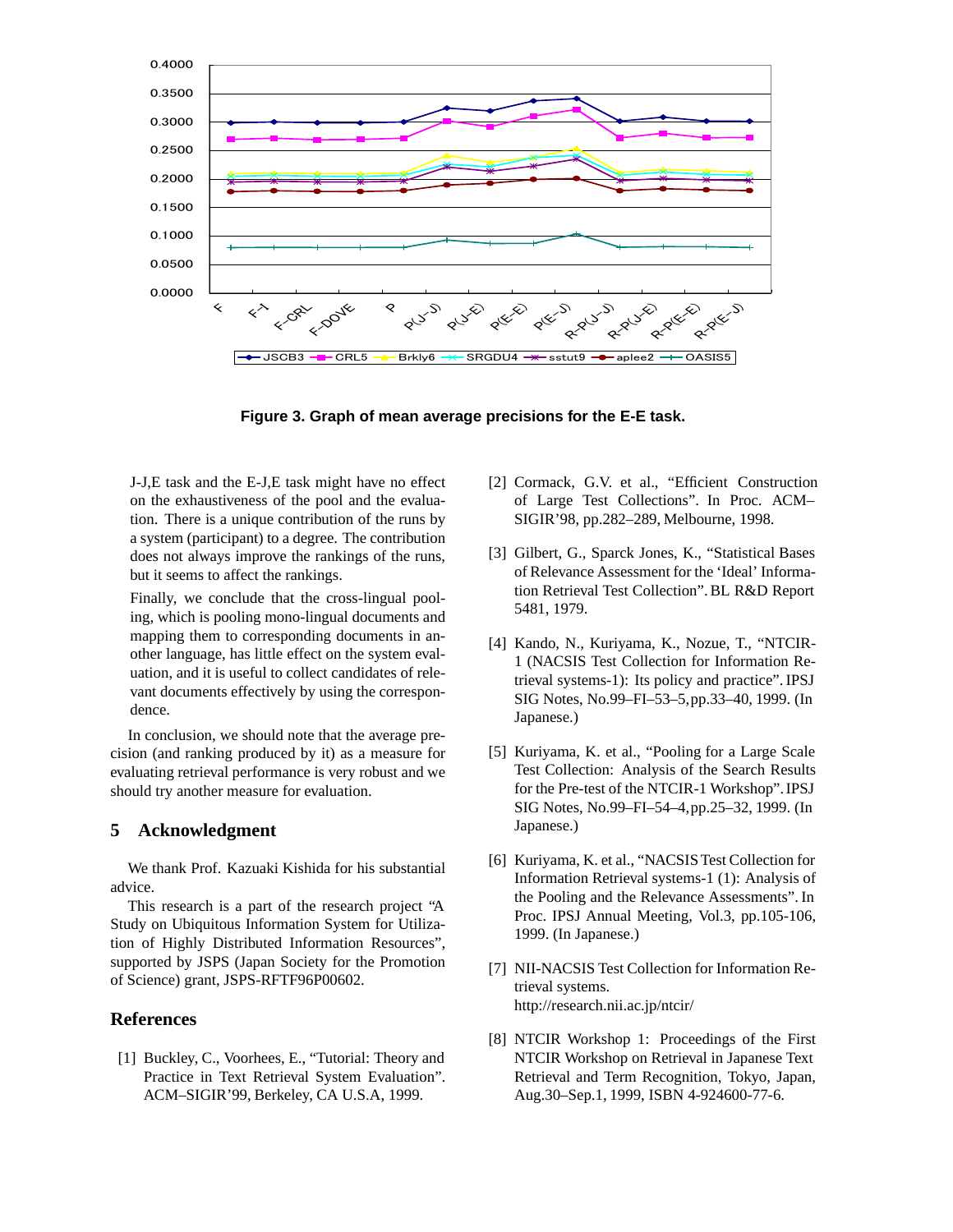http://research.nii.ac.jp/ntcir/workshop/ OnlineProceedings/

- [9] Text REtrieval Conference (TREC). http://trec.nist.gov/ (visited January 12th, 2001).
- [10] Voorhees, E., "Variations in Relevance Judgments and the Measurement of Retrieval Effectiveness". In Proc. ACM–SIGIR'98, pp.315– 232, Melbourne, 1998.
- [11] Voorhees, E., Harman, D., "Overview of the Eighth Text REtrieval Conference (TREC-8)". NIST Special Publication 500-246.
- [12] Voorhees, E., Harman, D. eds. The Eighth Text REtrieval Conference (TREC-8), NIST Special Publication 500-242, Maryland, U.S.A., 2000.
- [13] Zobel, J., "How Reliable are the Results of Large Scale Information Retrieval Experiments?". In Proc. ACM–SIGIR'98, pp.307–314, Melbourne, 1998.

| topic                 | Х   | J1   | E1   | $_{\it J2}$ | $\overline{E2}$ | P    |
|-----------------------|-----|------|------|-------------|-----------------|------|
| 0101                  | 100 | 1185 | 899  | 1889        | 1091            | 1905 |
| 0102                  | 100 | 1137 | 1024 | 1963        | 1181            | 1997 |
| 0103                  | 90  | 1361 | 846  | 2019        | 1069            | 2033 |
| 0104                  | 100 | 1240 | 827  | 1883        | 978             | 1895 |
| 0105                  | 80  | 1214 | 921  | 2030        | 1051            | 2050 |
| 0106                  | 70  | 1199 | 990  | 2049        | 1181            | 2085 |
| 0107                  | 100 | 1110 | 806  | 1739        | 963             | 1769 |
| 0108                  | 100 | 1228 | 848  | 1751        | 1129            | 1770 |
| 0109                  | 100 | 1091 | 1063 | 1897        | 1277            | 1932 |
| 0110                  | 90  | 1458 | 986  | 2109        | 1434            | 2125 |
| 0111                  | 70  | 1350 | 1140 | 2264        | 1569            | 2298 |
| 0112                  | 80  | 1038 | 1099 | 2018        | 1248            | 2037 |
| 0113                  | 100 | 1121 | 1109 | 2069        | 1376            | 2103 |
| 0114                  | 90  | 1237 | 1070 | 2059        | 1354            | 2079 |
| 0115                  | 70  | 1702 | 1305 | 2795        | 1936            | 2824 |
| 0116                  | 100 | 1173 | 689  | 1600        | 1185            | 1602 |
| 0117                  | 80  | 1307 | 976  | 2066        | 1249            | 2079 |
| 0118                  | 100 | 1154 | 1069 | 1916        | 1277            | 1936 |
| 0119                  | 70  | 1417 | 1470 | 2712        | 1907            | 2716 |
| 0120                  | 80  | 1299 | 1086 | 2107        | 1431            | 2150 |
| 0121                  | 100 | 1532 | 888  | 2081        | 1280            | 2113 |
| 0122                  | 100 | 1255 | 952  | 1967        | 1169            | 1970 |
| 0123                  | 70  | 1025 | 1026 | 1909        | 1263            | 1919 |
| 0124                  | 100 | 1079 | 1056 | 1979        | 1179            | 2009 |
| 0125                  | 70  | 1175 | 1113 | 2130        | 1410            | 2146 |
| 0126                  | 80  | 1054 | 1258 | 2158        | 1504            | 2167 |
| 0127                  | 100 | 1142 | 800  | 1761        | 957             | 1781 |
| 0128                  | 100 | 1261 | 990  | 2107        | 1224            | 2124 |
| 0129                  | 70  | 1170 | 1300 | 2297        | 1567            | 2328 |
| 0130                  | 70  | 1508 | 1483 | 2755        | 1844            | 2803 |
| 0131                  | 100 | 1079 | 966  | 1868        | 1112            | 1896 |
| 0132                  | 80  | 1326 | 842  | 1976        | 1029            | 2014 |
| 0133                  | 90  | 1050 | 1238 | 2121        | 1499            | 2133 |
| 0134                  | 100 | 895  | 1126 | 1824        | 1308            | 1848 |
| 0135                  | 80  | 1121 | 1193 | 2154        | 1483            | 2163 |
| 0136                  | 100 | 1180 | 1115 | 2137        | 1356            | 2173 |
| 0137                  | 70  | 1488 | 996  | 2266        | 1321            | 2292 |
| 0138                  | 90  | 1221 | 1012 | 2051        | 1264            | 2085 |
| 0139                  | 100 | 1379 | 911  | 2013        | 1238            | 2039 |
| 0140                  | 80  | 1394 | 927  | 2127        | 1143            | 2148 |
| 0141                  | 100 | 1354 | 946  | 2099        | 1228            | 2108 |
| 0142                  | 70  | 1505 | 1229 | 2589        | 1625            | 2605 |
| 0143                  | 100 | 1320 | 991  | 2022        | 1313            | 2036 |
| 0144                  | 70  | 1392 | 827  | 2007        | 1343            | 2062 |
| 0145                  | 100 | 882  | 777  | 1449        | 1061            | 1456 |
| 0146                  | 70  | 1650 | 1257 | 2689        | 1708            | 2724 |
| 0147                  | 70  | 1695 | 1086 | 2548        | 1701            | 2574 |
| $014\overline{8}$     | 70  | 1397 | 960  | 2047        | 1607            | 2063 |
| 0149                  | 80  | 1324 | 881  | 2033        | 1176            | 2057 |
| ave $\overline{\%}$ F |     | 89.6 | 91.8 | 96.6        | 98.8            | 100  |

 $X$  is the numbet of documents pooled from each run. A pool  $J1$  consists of Japanese documents pooled from the runs in J-J and E-J task. A pool  $E1$ consists of English documents pooled from the runs in J-E and E-E task. A pool J2 consists of J1 and Japanese documents paired with documents in E1. A pool E2 consists of English documents paired with documents in  $J1$  and  $E1$ .  $P$  is a pool in which the documents with original ACCNs were transformed from the documents in  $J2$  and  $E2.$  ave $\%F$  is average coverage of the relevance documents in each pool.

#### Table 4. Number of documents in pool P.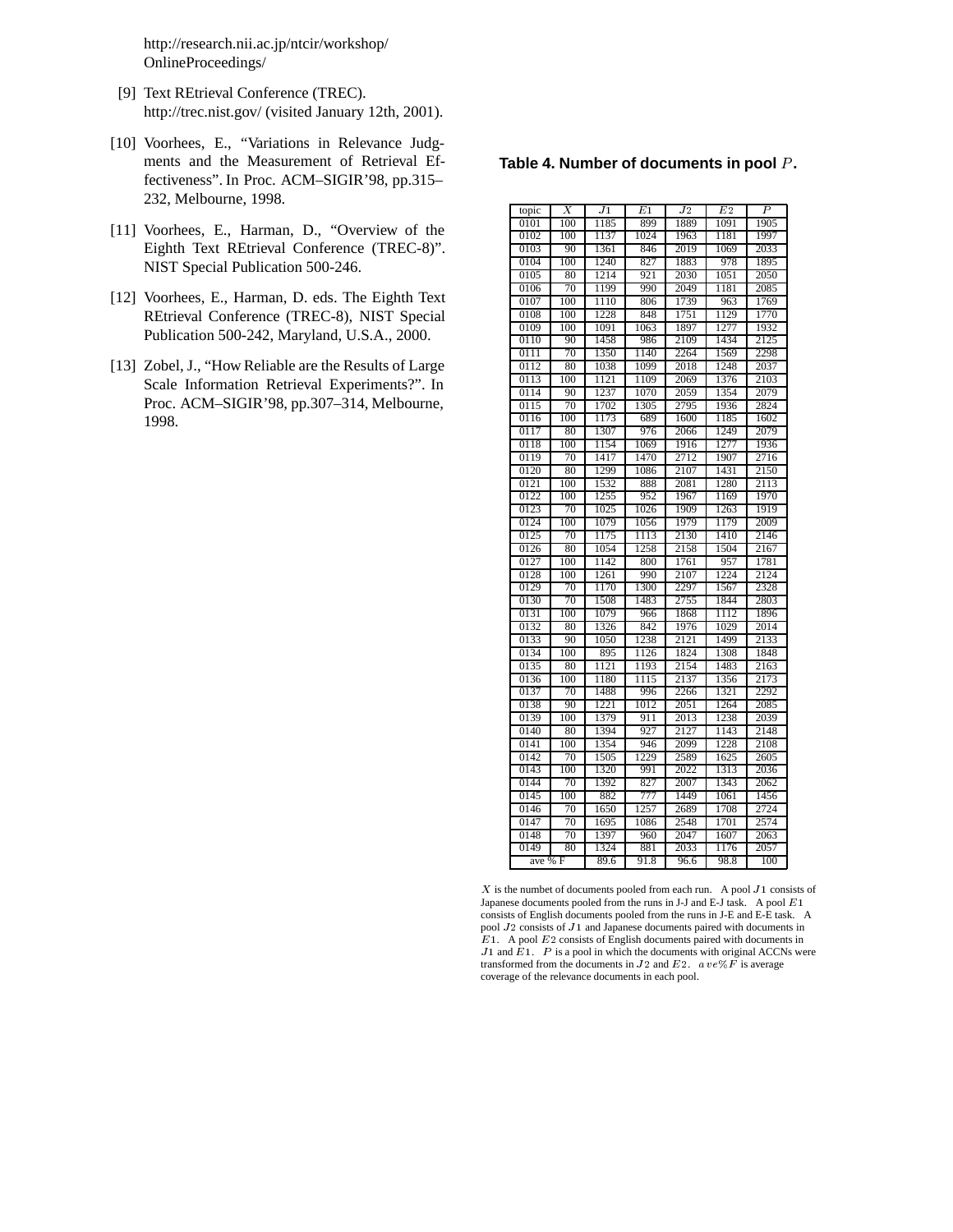| topic     | J(P) | J(PP)        | J(I)           | J(F) | E(P)            | E(PP)          | E(I)             | E(F)            |  |
|-----------|------|--------------|----------------|------|-----------------|----------------|------------------|-----------------|--|
| 0101      | 96   |              |                | 96   | 24              |                |                  | 24              |  |
| 0102      | 23   |              |                | 23   | 11              |                |                  | $\overline{11}$ |  |
| 0103      | 26   |              |                | 26   | 12              |                |                  | 12              |  |
| 0104      | 41   |              |                | 41   | 9               |                |                  | 9               |  |
| 0105      | 41   |              |                | 41   | 6               |                |                  | 6               |  |
| 0106      | 35   |              |                | 35   | $\overline{7}$  |                |                  | 7               |  |
| 0107      | 44   |              |                | 44   | 9               |                |                  | 9               |  |
| 0108      | 101  |              |                | 101  | 78              |                |                  | 78              |  |
| 0109      | 48   |              |                | 48   | 19              |                |                  | 19              |  |
| 0110      | 110  |              | 5              | 115  | 69              |                | $\overline{2}$   | 71              |  |
| 0111      | 140  | ī            | 90             | 231  | 99              | 1              | 25               | 125             |  |
| 0112      | 111  |              | 9              | 120  | 15              |                | $\mathbf{0}$     | 15              |  |
| 0113      | 118  |              |                | 118  | 12              |                |                  | 12              |  |
| 0114      | 45   |              |                | 45   | 21              |                |                  | 21              |  |
| 0115      | 183  |              | 26             | 209  | 119             |                | 11               | 130             |  |
| 0116      | 41   |              |                | 41   | 32              |                |                  | 32              |  |
| 0117      | 123  |              | 3              | 126  | 37              |                | $\boldsymbol{0}$ | 37              |  |
| 0118      | 71   |              |                | 71   | 32              |                |                  | 32              |  |
| 0119      | 168  |              | 10             | 178  | 68              |                | $\mathbf{2}$     | 70              |  |
| 0120      | 26   |              |                | 26   | 11              |                |                  | $\overline{11}$ |  |
| 0121      | 202  |              |                | 202  | 105             |                |                  | 105             |  |
| 0122      | 19   |              |                | 19   | 5               |                |                  | 5               |  |
| 0123      | 61   |              | $\overline{0}$ | 61   | 17              |                | $\overline{0}$   | 17              |  |
| 0124      | 84   | 1            |                | 85   | 17              |                |                  | 17              |  |
| 0125      | 30   |              |                | 30   | 11              |                |                  | 11              |  |
| 0126      | 151  |              | 15             | 166  | 49              |                | 1                | 50              |  |
| 0127      | 144  |              | 23             | 167  | 38              |                | 2                | 40              |  |
| 0128      | 23   |              |                | 23   | 8               |                |                  | 8               |  |
| 0129      | 57   |              |                | 57   | 16              |                |                  | 16              |  |
| 0130      | 86   |              |                | 86   | 23              |                |                  | 23              |  |
| 0131      | 152  |              |                | 152  | $\overline{20}$ |                |                  | $\overline{20}$ |  |
| 0132      | 297  | 5            | 39             | 341  | 137             | $\overline{4}$ | 15               | 156             |  |
| 0133      | 160  |              | 2              | 162  | 33              |                | $\Omega$         | 33              |  |
| 0134      | 140  |              |                | 140  | 32              |                |                  | 32              |  |
| 0135      | 196  |              | 15             | 211  | 65              |                | $\Omega$         | 65              |  |
| 0136      | 48   |              |                | 48   | 15              |                |                  | 15              |  |
| 0137      | 15   |              |                | 15   | 7               |                |                  | 7               |  |
| 0138      | 92   |              |                | 92   | 53              |                |                  | 53              |  |
| 0139      | 225  |              | 0              | 225  | 182             |                | 0                | 182             |  |
| 0140      | 209  |              | 8              | 217  | 68              |                | $\overline{0}$   | 68              |  |
| 0141      | 204  |              |                | 204  | 58              |                |                  | 58              |  |
| 0142      | 41   |              |                | 41   | 22              |                |                  | 22              |  |
| 0143      | 24   |              |                | 24   | 11              |                |                  | 11              |  |
| 0144      | 78   |              | 16             | 94   | 51              |                | 8                | 59              |  |
| 0145      | 22   |              |                | 22   | 19              |                |                  | 19              |  |
| 0146      | 12   |              |                | 12   | 9               |                |                  | 9               |  |
| 0147      | 265  | $\mathbf{1}$ | 101            | 367  | 196             | 1              | 45               | 242             |  |
| 0148      | 55   |              |                | 55   | 44              |                |                  | 44              |  |
| 0149      | 68   | 1            |                | 69   | 25              | 2              |                  | 27              |  |
| ave % all | 96.6 | 0.1          | 3.3            | 100  | 98.1            | 0.2            | 1.7              | 100             |  |
| ave % 16  | 91.4 | 0.2          | 8.4            | 100  | 95.3            | 0.7            | 4.0              | 100             |  |
|           |      |              |                |      |                 |                |                  |                 |  |

**Table 5. Number of relevant documents in the pools.**

J(pool) is the Japanese relevant documents in the pool pool. E(pool) is the English relevant documents in the pool pool. The pool is each of P, PP, I, and F. ave%all is average coverage of the relevance documents in each pool to F. ave%16 is average coverage of the relevance documents in each pool to  $F$  for 16 search topics for which the additional interactive search was carried out.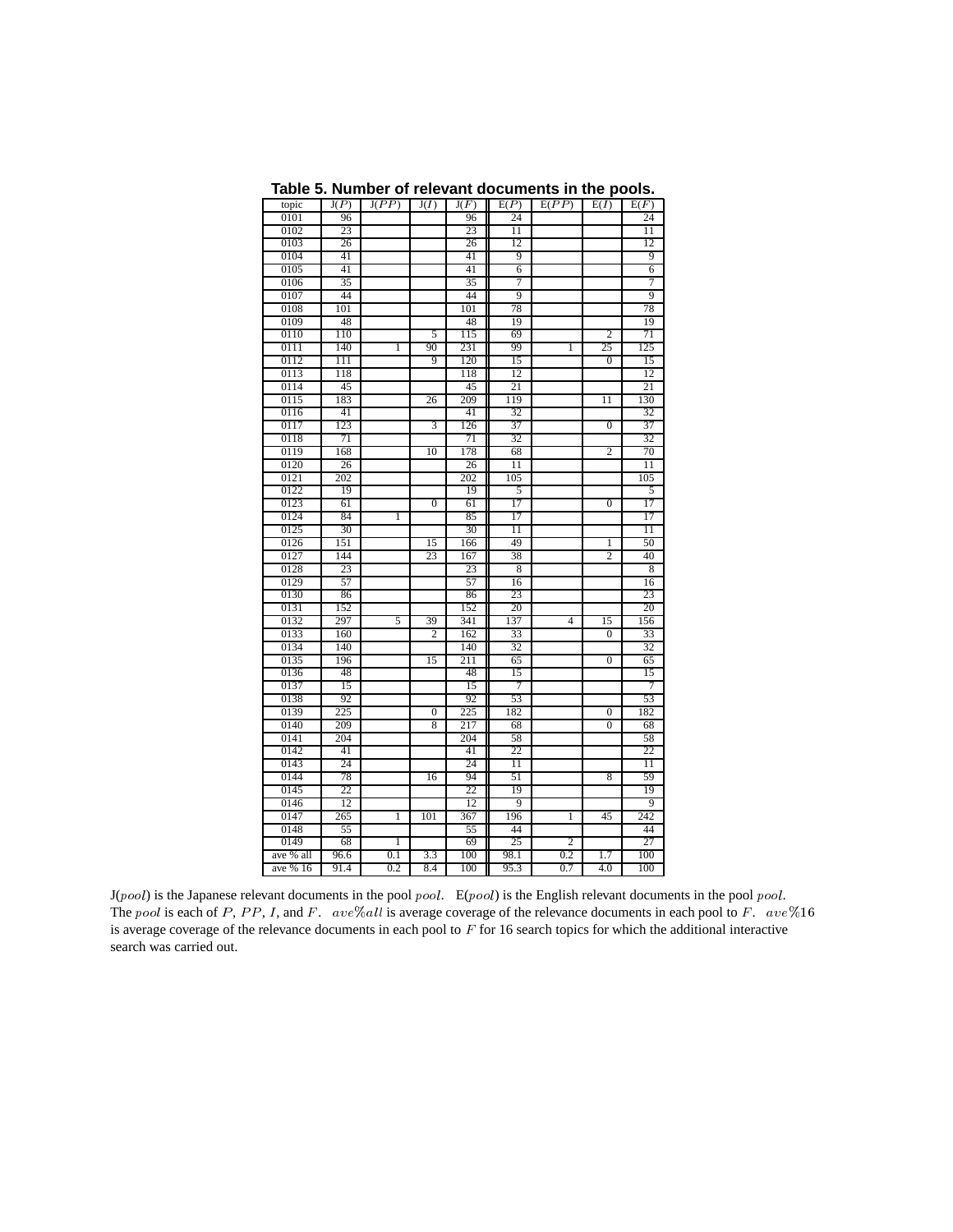| $Run-ID$           | DOVE9                   | CRL16           | LAPIN <sub>6</sub>      | JSCB1           | R2D22      | sstut1         | FXSD <sub>2</sub> | sstut6     | aplji <sub>2</sub> | DOVE <sub>3</sub> |
|--------------------|-------------------------|-----------------|-------------------------|-----------------|------------|----------------|-------------------|------------|--------------------|-------------------|
| Query Field        | D N                     | D               | D                       | D               | D          | D              | TDNCF             | D          | D                  | D                 |
| Method             | interact                | auto            | auto                    | auto            | auto       | auto           | interact          | interact   | auto               | auto              |
|                    | 1                       | $\overline{c}$  | 3                       | $\overline{4}$  | 5          | 6              | 7                 | 8          | 9                  | 10                |
| $\overline{F}$     | 0.4118                  | 0.3679          | 0.3623                  | 0.3370          | 0.3046     | 0.3026         | 0.2834            | 0.2797     | 0.2680             | 0.2678            |
|                    | 1                       | $\overline{c}$  | 3                       | $\overline{4}$  | 5          | 6              | 7                 | 8          | 9                  | 10                |
| $F-I$              | 0.4173                  | 0.3720          | 0.3659                  | 0.3396          | 0.3085     | 0.3059         | 0.2863            | 0.2814     | 0.2713             | 0.2713            |
|                    | 1                       | 2               | 3                       | $\overline{4}$  | 5          | 6              | 7                 | 8          | 9                  | 10                |
| F-CRL              | 0.4120                  | 0.3686          | 0.3634                  | 0.3382          | 0.3061     | 0.3039         | 0.2842            | 0.2811     | 0.2692             | 0.2685            |
|                    | 1                       | $\overline{c}$  | 3                       | 4               | 5          | 6              | 7                 | 8          | 9                  | 10                |
| F-DOVE             | 0.4097                  | 0.3682          | 0.3630                  | 0.3382          | 0.3055     | 0.3035         | 0.2838            | 0.2798     | 0.2685             | 0.2677            |
|                    |                         |                 |                         |                 |            |                |                   |            |                    |                   |
| $\overline{P}$     | 1                       | $\overline{2}$  | 3                       | $\overline{4}$  | 5          | 6              |                   | 8          | $\overline{10}$    | 9                 |
|                    | 0.4175                  | 0.3721          | 0.3660                  | 0.3398          | 0.3086     | 0.3061         | 0.2863            | 0.2815     | 0.2714             | 0.2715            |
| $P(J-J)$           |                         | 2               | 3                       | $\overline{4}$  | 5          | 6              | 7                 | 8          | 9                  | 10                |
|                    | 0.4565                  | 0.4088          | 0.4056                  | 0.3747          | 0.3425     | 0.3345         | 0.3130            | 0.3019     | 0.2970             | 0.2964            |
| $P(J-E)$           | 1                       | 2               | 3                       | $\overline{4}$  | 5          | 7              | 6                 | 11         | 8                  | 9                 |
|                    | 0.1938                  | 0.1777          | 0.1661                  | 0.1595          | 0.1439     | 0.1351         | 0.1425            | 0.1166     | 0.1258             | 0.1251            |
| $P(E-E)$           | $\mathbf{1}$            | $\overline{2}$  | 3                       | $\overline{4}$  | 5          | 7              | 6                 | 12         | 10                 | 9                 |
|                    | 0.1951                  | 0.1801          | 0.1682                  | 0.1652          | 0.1512     | 0.1354         | 0.1464            | 0.1177     | 0.1261             | 0.1271            |
| $P(E-J)$           | 1                       | 3               | 2                       | $\overline{4}$  | 5          | 6              | 8                 | 10         | 9                  | 7                 |
|                    | 0.4575                  | 0.4056          | 0.4082                  | 0.3713          | 0.3428     | 0.3228         | 0.3011            | 0.2922     | 0.2945             | 0.3031            |
| $F-P(J-J)$         | 1                       | $\overline{2}$  | $\overline{\mathbf{3}}$ | $\overline{4}$  | 5          | 6              | 7                 | 8          | 10                 | 9                 |
|                    | 0.4213                  | 0.3729          | 0.3709                  | 0.3441          | 0.3104     | 0.3013         | 0.2807            | 0.2825     | 0.2715             | 0.2720            |
| $F-P(J-E)$         | 1                       | 2               | 3                       | $\overline{4}$  | 5          | 6              | 7                 | 8          | 10                 | 9                 |
|                    | 0.4175                  | 0.3735          | 0.3686                  | 0.3428          | 0.3100     | 0.3066         | 0.2871            | 0.2770     | 0.2711             | 0.2770            |
| $F-P(E-E)$         | 1                       | 2               | $\overline{3}$          | $\overline{4}$  | 5          | 6              | 7                 | 8          | 9                  | 10                |
|                    | 0.4145                  | 0.3710          | 0.3654                  | 0.3398          | 0.3071     | 0.3051         | 0.2856            | 0.2816     | 0.2704             | 0.2696            |
|                    | 1                       | 2               | 3                       | $\overline{4}$  | 5          | 6              | 7                 | 8          | 9                  | 10                |
| $F-P(E-J)$         | 0.4218                  | 0.3771          | 0.3722                  | 0.3468          | 0.3139     | 0.3114         | 0.2915            | 0.2855     | 0.2750             | 0.2749            |
|                    |                         |                 |                         |                 |            |                |                   |            |                    |                   |
|                    |                         |                 |                         |                 |            |                |                   |            |                    |                   |
| $Run-ID$           | <b>FXSD1</b>            | Brkly2          | SRGDU1m                 | STIX6           | MP1NS5     | smlab          | sato2             | WUSKL      | OASIS9             | trans4            |
| <b>Ouery Field</b> | D                       | D               | D                       | D               | D          | DNC            | $\overline{D}$    | D          | D                  | $\overline{D}$    |
|                    |                         |                 |                         |                 |            |                |                   |            |                    |                   |
| Method             | auto<br>$\overline{11}$ | auto<br>12      | auto<br>13              | auto<br>14      | auto<br>15 | interact<br>16 | auto<br>17        | auto<br>18 | auto<br>19         | auto              |
| $\mathbf{F}$       | 0.2561                  | 0.2421          | 0.2307                  | 0.2097          | 0.2067     | 0.2040         | 0.2015            | 0.1587     | 0.1192             | 20<br>0.0138      |
|                    |                         |                 |                         |                 |            |                |                   |            |                    |                   |
| $F-I$              | $\overline{11}$         | $\overline{12}$ | 13                      | $\overline{14}$ | 15         | 16             | 17                | 18         | 19                 | 20                |
|                    | 0.2579                  | 0.2454          | 0.2329                  | 0.2121          | 0.2093     | 0.2076         | 0.2044            | 0.1599     | 0.1205             | 0.0141            |
| F-CRL              | 11                      | 12              | 13                      | 14              | 15         | 16             | 17                | 18         | 19                 | 20                |
|                    | 0.2572                  | 0.2437          | 0.2318                  | 0.2108          | 0.2079     | 0.2052         | 0.2030            | 0.1591     | 0.1198             | 0.0140            |
| <b>F-DOVE</b>      | $\overline{11}$         | 12              | 13                      | 14              | 15         | 16             | 17                | 18         | 19                 | 20                |
|                    | 0.2568                  | 0.2427          | 0.2314                  | 0.2102          | 0.2079     | 0.2051         | 0.2019            | 0.1593     | 0.1194             | 0.0139            |
| $\mathbf{P}$       | $\overline{11}$         | 12              | 13                      | 14              | 15         | 16             | 17                | 18         | 19                 | 20                |
|                    | 0.2579                  | 0.2455          | 0.2330                  | 0.2122          | 0.2093     | 0.2077         | 0.2044            | 0.1600     | 0.1206             | 0.0141            |
|                    | $\overline{11}$         | 12              | 13                      | 16              | 14         | 15             | 17                | 18         | 19                 | 20                |
| $P(J-J)$           | 0.2831                  | 0.2750          | 0.2584                  | 0.2339          | 0.2367     | 0.2342         | 0.2251            | 0.1753     | 0.1337             | 0.0156            |
|                    | 12                      | 10              | 15                      | 13              | 16         | 17             | 14                | 18         | 19                 | 20                |
| $P(J-E)$           | 0.1152                  | 0.1241          | 0.1070                  | 0.1099          | 0.1017     | 0.1005         | 0.1088            | 0.0906     | 0.0390             | 0.0078            |
|                    | 11                      | 8               | 14                      | 15              | 16         | 17             | 13                | 18         | 19                 | 20                |
| $P(E-E)$           | 0.1190                  | 0.1278          | 0.1094                  | 0.1088          | 0.1055     | 0.1012         | 0.1144            | 0.0908     | 0.0396             | 0.0082            |
|                    | $\overline{11}$         | $\overline{12}$ | 13                      | 15              | 14         | 17             | 16                | 18         | 19                 | 20                |
| $P(E-J)$           | 0.2780                  | 0.2707          | 0.2559                  | 0.2392          | 0.2401     | 0.2190         | 0.2245            | 0.1759     | 0.1324             | 0.0158            |
|                    | $\overline{11}$         | 12              | 13                      | $\overline{14}$ | 15         | 17             | 16                | 18         | 19                 | 20                |
| $F-P(J-J)$         | 0.2560                  | 0.2472          | 0.2361                  | 0.2180          | 0.2166     | 0.2003         | 0.2074            | 0.1622     | 0.1211             | 0.0146            |
|                    | $\overline{11}$         | 12              | 13                      | 14              | 15         | 16             | 17                | 18         | 19                 | 20                |
| $F-P(J-E)$         | 0.2597                  | 0.2457          | 0.2339                  | 0.2126          | 0.2107     | 0.2082         | 0.2040            | 0.1608     | 0.1206             | 0.0140            |
|                    | $\overline{11}$         | $\overline{12}$ | 13                      | $\overline{14}$ | 15         | 16             | 17                | 18         | 19                 | 20                |
| $F-P(E-E)$         | 0.2580                  | 0.2444          | 0.2329                  | 0.2111          | 0.2085     | 0.2064         | 0.2034            | 0.1599     | 0.1203             | 0.0139            |
| $F-P(E-J)$         | 11                      | 12              | 13                      | 14              | 15         | 16             | 17                | 18         | 19                 | 20                |

**Table 6. Mean average precisions and rankings of the runs for the J-J task.**

*Query Field* shows the field(s) of the search topics used for the runs.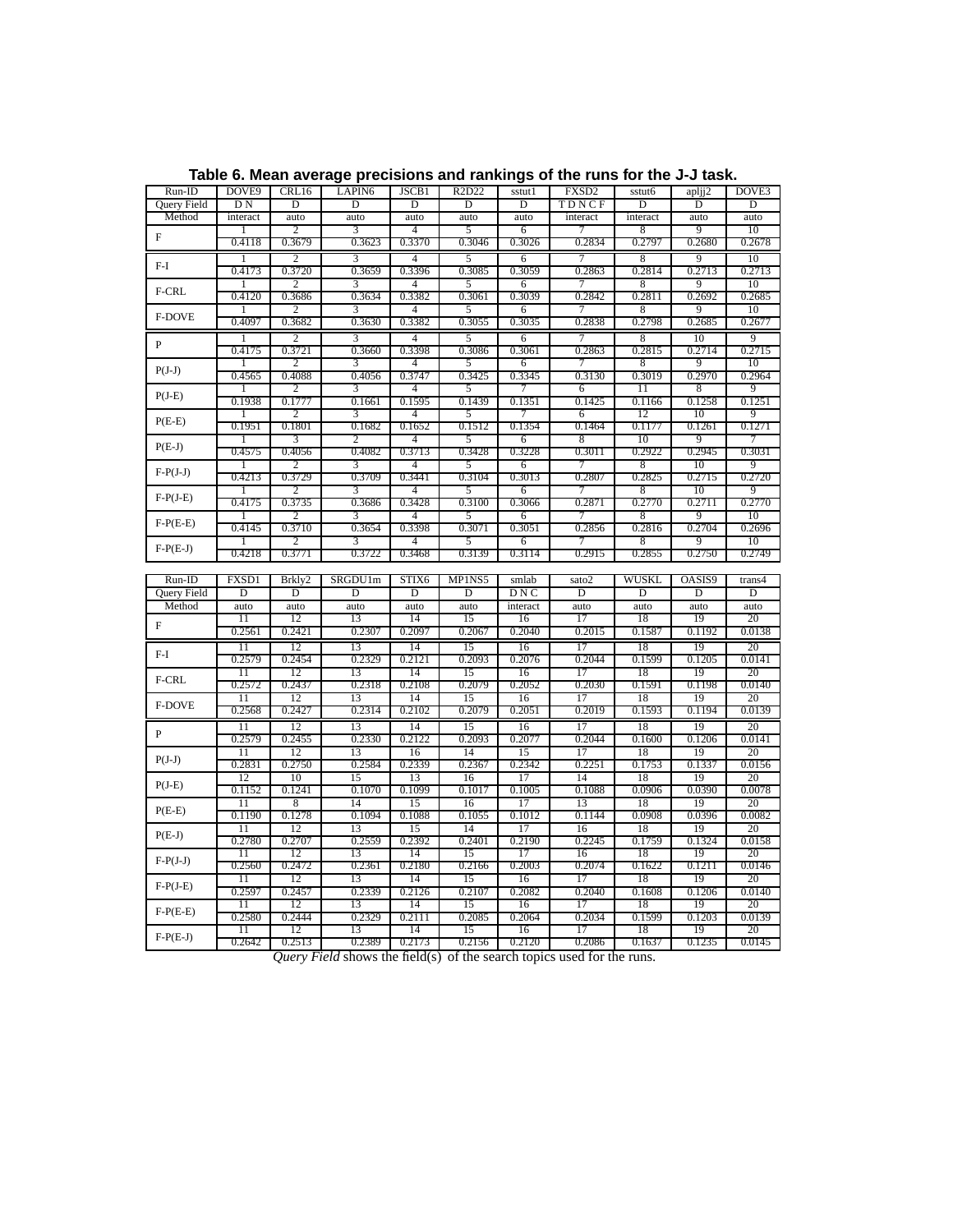| .vu u .v.ugv pr |        |                          |        |                          |        | $\cdots$ . $\cdots$ . $\cdots$ . $\cdots$ |        |
|-----------------|--------|--------------------------|--------|--------------------------|--------|-------------------------------------------|--------|
| $Run-ID$        | JSCB3  | CRL5                     | Brkly6 | SRGDU4                   | sstut9 | aplee2                                    | OASIS5 |
| Query Field     | D      | D                        | D      | <b>TD</b>                | Đ      | Đ                                         | D      |
| Method          | auto   | auto                     | auto   | auto                     | auto   | auto                                      | auto   |
|                 |        | $\overline{2}$           | 3      | 4                        | 5      | 6                                         | 7      |
| F               | 0.2981 | 0.2692                   | 0.2089 | 0.2044                   | 0.1944 | 0.1776                                    | 0.0795 |
| $F-I$           |        | $\overline{\mathcal{L}}$ | 3      | 4                        | 5      | 6                                         | 7      |
|                 | 0.2999 | 0.2715                   | 0.2104 | 0.2063                   | 0.1961 | 0.1793                                    | 0.0798 |
| F-CRL           |        | $\overline{\mathcal{L}}$ | 3      | $\overline{\mathcal{A}}$ | 5      | 6                                         | 7      |
|                 | 0.2984 | 0.2686                   | 0.2094 | 0.2046                   | 0.1947 | 0.1780                                    | 0.0797 |
| $F-P(E-J)$      |        | $\overline{\mathcal{L}}$ | 3      | 4                        | 5      | 6                                         | 7      |
|                 | 0.2981 | 0.2692                   | 0.2090 | 0.2044                   | 0.1945 | 0.1777                                    | 0.0796 |
| P               |        | $\overline{\mathcal{L}}$ | 3      | $\overline{\mathcal{A}}$ | 5      | 6                                         | 7      |
|                 | 0.3000 | 0.2715                   | 0.2105 | 0.2064                   | 0.1962 | 0.1794                                    | 0.0798 |
|                 |        | 2                        | 3      | $\overline{\mathcal{A}}$ | 5      | 6                                         | 7      |
| $P(J-J)$        | 0.3242 | 0.3021                   | 0.2411 | 0.2258                   | 0.2207 | 0.1893                                    | 0.0927 |
| $P(J-E)$        |        | $\overline{\mathcal{L}}$ | 3      | $\overline{\mathcal{A}}$ | 5      | 6                                         |        |
|                 | 0.3192 | 0.2912                   | 0.2291 | 0.2211                   | 0.2134 | 0.1923                                    | 0.0867 |
| $P(E-E)$        |        | $\overline{\mathcal{L}}$ | 3      | $\overline{4}$           | 5      | 6                                         | 7      |
|                 | 0.3368 | 0.3103                   | 0.2376 | 0.2374                   | 0.2224 | 0.1991                                    | 0.0868 |
| $P(E-J)$        |        | $\overline{\mathcal{L}}$ | 3      | $\overline{\mathcal{A}}$ | 5      | 6                                         | 7      |
|                 | 0.3409 | 0.3218                   | 0.2535 | 0.2413                   | 0.2348 | 0.2008                                    | 0.1033 |
| $F-P(J-J)$      |        | $\overline{\mathcal{L}}$ | 3      | $\overline{4}$           | 5      | 6                                         | 7      |
|                 | 0.3012 | 0.2719                   | 0.2109 | 0.2063                   | 0.1967 | 0.1792                                    | 0.0801 |
| $F-P(J-E)$      |        | $\overline{\mathcal{L}}$ | 3      | $\overline{\mathcal{A}}$ | 5      | 6                                         | 7      |
|                 | 0.3083 | 0.2801                   | 0.2166 | 0.2121                   | 0.2010 | 0.1828                                    | 0.0812 |
| $F-P(E-E)$      |        | $\overline{\mathcal{L}}$ | 3      | 4                        | 5      | 6                                         | 7      |
|                 | 0.3013 | 0.2721                   | 0.2144 | 0.2078                   | 0.1983 | 0.1808                                    | 0.0810 |
| $F-P(E-J)$      |        | $\overline{\mathcal{L}}$ | 3      | $\overline{4}$           | 5      | 6                                         | 7      |
|                 | 0.3012 | 0.2726                   | 0.2113 | 0.2067                   | 0.1968 | 0.1794                                    | 0.0797 |

**Table 7. Mean average precision and ranking of the runs for the E-E task.**

*Query Field* shows the field(s) of the search topics used for the runs.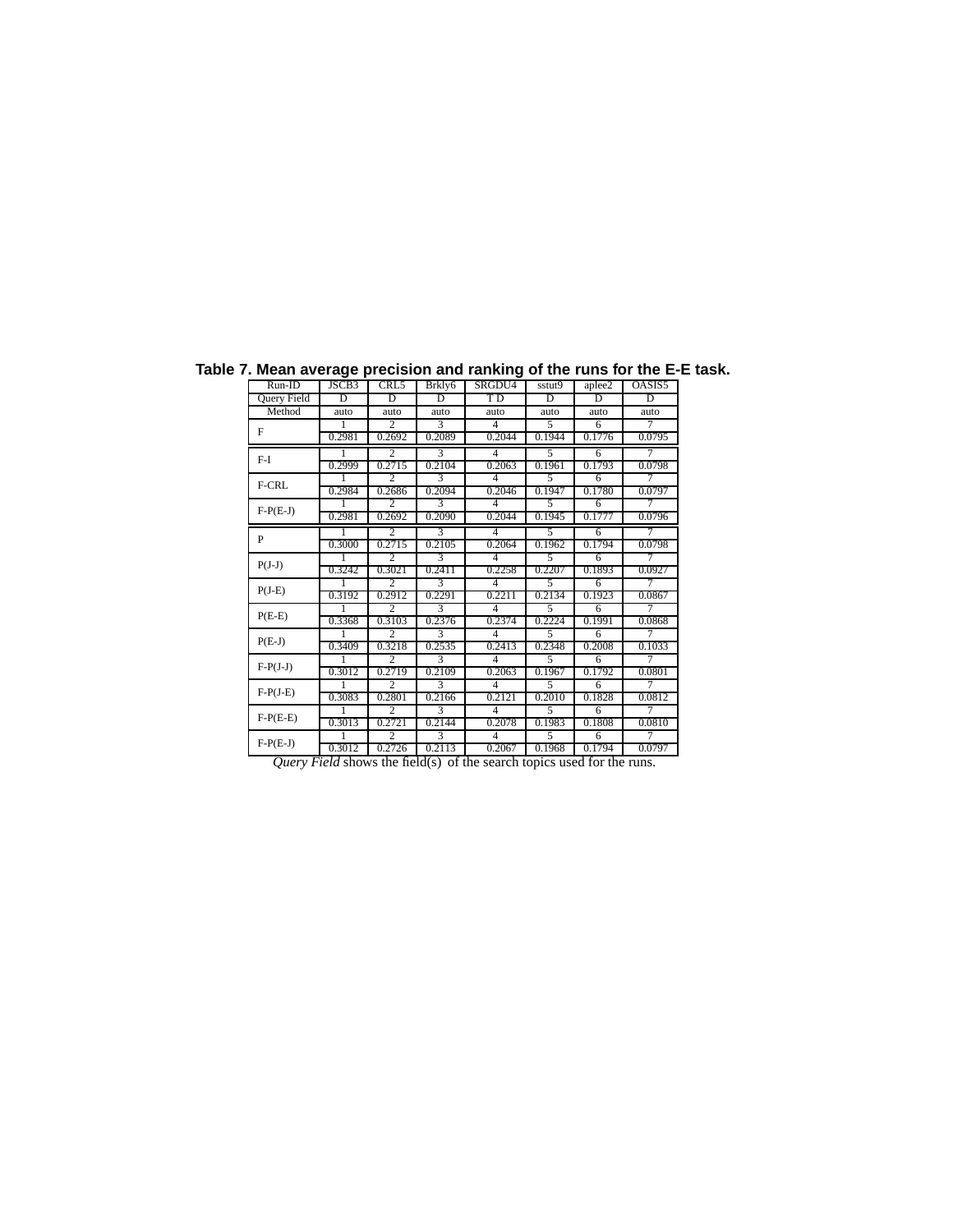| 0102<br>23<br>10<br>10<br>23<br>$\overline{11}$<br>$\overline{11}$<br>$\overline{11}$<br>$\overline{11}$<br>0103<br>23<br>12<br>12<br>24<br>10<br>12<br>12<br>$\overline{11}$<br>9<br>0104<br>9<br>9<br>40<br>9<br>9<br>9<br>41<br>3<br>0105<br>33<br>39<br>6<br>6<br>4<br>6<br>6<br>$\overline{4}$<br>5<br>7<br>0106<br>35<br>6<br>28<br>5<br>6<br>9<br>8<br>$\overline{8}$<br>31<br>8<br>8<br>8<br>0107<br>42<br>57<br>54<br>0108<br>75<br>69<br>58<br>89<br>65<br>76<br>47<br>18<br>16<br>0109<br>48<br>15<br>15<br>16<br>18<br>52<br>52<br>0110<br>71<br>54<br>83<br>44<br>52<br>51<br>74<br>73<br>58<br>61<br>44<br>74<br>58<br>33<br>0111<br>0112<br>97<br>16<br>95<br>10<br>15<br>15<br>$\overline{11}$<br>15<br>0113<br>110<br>14<br>102<br>10<br>11<br>9<br>15<br>12<br>14<br>0114<br>37<br>19<br>18<br>31<br>19<br>17<br>15<br>37<br>30<br>0115<br>38<br>51<br>84<br>145<br>66<br>65<br>0116<br>31<br>29<br>26<br>38<br>30<br>26<br>39<br>29<br>79<br>28<br>0117<br>104<br>28<br>30<br>23<br>33<br>33<br>0118<br>33<br>25<br>64<br>27<br>29<br>22<br>26<br>59<br>0119<br>27<br>85<br>27<br>31<br>140<br>36<br>53<br>36<br>23<br>0120<br>26<br>$\overline{11}$<br>$\overline{11}$<br>$\overline{11}$<br>$\overline{11}$<br>$\overline{11}$<br>$\overline{11}$<br>77<br>0121<br>90<br>151<br>72<br>92<br>80<br>161<br>66<br>0122<br>5<br>5<br>18<br>3<br>5<br>5<br>$\overline{4}$<br>14<br>0123<br>10<br>47<br>10<br>12<br>60<br>14<br>16<br>16<br>0124<br>18<br>69<br>$\overline{17}$<br>17<br>13<br>80<br>18<br>17<br>8<br>$\overline{7}$<br>0125<br>30<br>5<br>26<br>8<br>5<br>11<br>39<br>43<br>107<br>42<br>28<br>0126<br>123<br>26<br>38<br>0127<br>33<br>31<br>33<br>33<br>31<br>30<br>133<br>118<br>9<br>9<br>23<br>$\overline{8}$<br>8<br>$\overline{8}$<br>8<br>0128<br>21<br>12<br>0129<br>54<br>16<br>18<br>41<br>14<br>14<br>16<br>74<br>26<br>0130<br>14<br>14<br>13<br>14<br>15<br>$\overline{5}$<br>0131<br>26<br>18<br>144<br>26<br>133<br>18<br>20<br>20<br>0132<br>168<br>119<br>93<br>119<br>38<br>116<br>92<br>18<br>0133<br>148<br>45<br>44<br>132<br>29<br>32<br>30<br>33<br>0134<br>120<br>42<br>35<br>96<br>20<br>30<br>27<br>16<br>59<br>0135<br>123<br>33<br>29<br>142<br>56<br>62<br>52<br>0136<br>15<br>36<br>12<br>14<br>$\overline{11}$<br>43<br>16<br>15<br>$\overline{5}$<br>0137<br>14<br>$\overline{4}$<br>11<br>$\overline{4}$<br>5<br>$\overline{4}$<br>6<br>0138<br>59<br>52<br>41<br>49<br>24<br>50<br>39<br>17<br>128<br>0139<br>183<br>155<br>129<br>189<br>145<br>154<br>152<br>0140<br>31<br>115<br>52<br>42<br>146<br>28<br>50<br>41 | topic | $J(P(J-J))$ | $J(P(J-E))$ | $J(P(E-E))$ | $J(P(E-J))$ | $E(P(J-J))$ | $E(P(J-E))$ | $E(P(E-E))$ | $E(P(E-J))$ |
|------------------------------------------------------------------------------------------------------------------------------------------------------------------------------------------------------------------------------------------------------------------------------------------------------------------------------------------------------------------------------------------------------------------------------------------------------------------------------------------------------------------------------------------------------------------------------------------------------------------------------------------------------------------------------------------------------------------------------------------------------------------------------------------------------------------------------------------------------------------------------------------------------------------------------------------------------------------------------------------------------------------------------------------------------------------------------------------------------------------------------------------------------------------------------------------------------------------------------------------------------------------------------------------------------------------------------------------------------------------------------------------------------------------------------------------------------------------------------------------------------------------------------------------------------------------------------------------------------------------------------------------------------------------------------------------------------------------------------------------------------------------------------------------------------------------------------------------------------------------------------------------------------------------------------------------------------------------------------------------------------------------------------------------------------------------------------------------------------------------------------------------------------------------------------------------------------------------------------------------------------------------------------------------------------------------------------------------------------------------------------------------------------------------------------------------------------------------------------------------------------------------------------------------------------------------------------------------|-------|-------------|-------------|-------------|-------------|-------------|-------------|-------------|-------------|
|                                                                                                                                                                                                                                                                                                                                                                                                                                                                                                                                                                                                                                                                                                                                                                                                                                                                                                                                                                                                                                                                                                                                                                                                                                                                                                                                                                                                                                                                                                                                                                                                                                                                                                                                                                                                                                                                                                                                                                                                                                                                                                                                                                                                                                                                                                                                                                                                                                                                                                                                                                                          | 0101  | 78          | 23          | 23          | 88          | 20          | 23          | 23          | 21          |
|                                                                                                                                                                                                                                                                                                                                                                                                                                                                                                                                                                                                                                                                                                                                                                                                                                                                                                                                                                                                                                                                                                                                                                                                                                                                                                                                                                                                                                                                                                                                                                                                                                                                                                                                                                                                                                                                                                                                                                                                                                                                                                                                                                                                                                                                                                                                                                                                                                                                                                                                                                                          |       |             |             |             |             |             |             |             |             |
|                                                                                                                                                                                                                                                                                                                                                                                                                                                                                                                                                                                                                                                                                                                                                                                                                                                                                                                                                                                                                                                                                                                                                                                                                                                                                                                                                                                                                                                                                                                                                                                                                                                                                                                                                                                                                                                                                                                                                                                                                                                                                                                                                                                                                                                                                                                                                                                                                                                                                                                                                                                          |       |             |             |             |             |             |             |             |             |
|                                                                                                                                                                                                                                                                                                                                                                                                                                                                                                                                                                                                                                                                                                                                                                                                                                                                                                                                                                                                                                                                                                                                                                                                                                                                                                                                                                                                                                                                                                                                                                                                                                                                                                                                                                                                                                                                                                                                                                                                                                                                                                                                                                                                                                                                                                                                                                                                                                                                                                                                                                                          |       |             |             |             |             |             |             |             |             |
|                                                                                                                                                                                                                                                                                                                                                                                                                                                                                                                                                                                                                                                                                                                                                                                                                                                                                                                                                                                                                                                                                                                                                                                                                                                                                                                                                                                                                                                                                                                                                                                                                                                                                                                                                                                                                                                                                                                                                                                                                                                                                                                                                                                                                                                                                                                                                                                                                                                                                                                                                                                          |       |             |             |             |             |             |             |             |             |
|                                                                                                                                                                                                                                                                                                                                                                                                                                                                                                                                                                                                                                                                                                                                                                                                                                                                                                                                                                                                                                                                                                                                                                                                                                                                                                                                                                                                                                                                                                                                                                                                                                                                                                                                                                                                                                                                                                                                                                                                                                                                                                                                                                                                                                                                                                                                                                                                                                                                                                                                                                                          |       |             |             |             |             |             |             |             |             |
|                                                                                                                                                                                                                                                                                                                                                                                                                                                                                                                                                                                                                                                                                                                                                                                                                                                                                                                                                                                                                                                                                                                                                                                                                                                                                                                                                                                                                                                                                                                                                                                                                                                                                                                                                                                                                                                                                                                                                                                                                                                                                                                                                                                                                                                                                                                                                                                                                                                                                                                                                                                          |       |             |             |             |             |             |             |             |             |
|                                                                                                                                                                                                                                                                                                                                                                                                                                                                                                                                                                                                                                                                                                                                                                                                                                                                                                                                                                                                                                                                                                                                                                                                                                                                                                                                                                                                                                                                                                                                                                                                                                                                                                                                                                                                                                                                                                                                                                                                                                                                                                                                                                                                                                                                                                                                                                                                                                                                                                                                                                                          |       |             |             |             |             |             |             |             |             |
|                                                                                                                                                                                                                                                                                                                                                                                                                                                                                                                                                                                                                                                                                                                                                                                                                                                                                                                                                                                                                                                                                                                                                                                                                                                                                                                                                                                                                                                                                                                                                                                                                                                                                                                                                                                                                                                                                                                                                                                                                                                                                                                                                                                                                                                                                                                                                                                                                                                                                                                                                                                          |       |             |             |             |             |             |             |             |             |
|                                                                                                                                                                                                                                                                                                                                                                                                                                                                                                                                                                                                                                                                                                                                                                                                                                                                                                                                                                                                                                                                                                                                                                                                                                                                                                                                                                                                                                                                                                                                                                                                                                                                                                                                                                                                                                                                                                                                                                                                                                                                                                                                                                                                                                                                                                                                                                                                                                                                                                                                                                                          |       |             |             |             |             |             |             |             |             |
|                                                                                                                                                                                                                                                                                                                                                                                                                                                                                                                                                                                                                                                                                                                                                                                                                                                                                                                                                                                                                                                                                                                                                                                                                                                                                                                                                                                                                                                                                                                                                                                                                                                                                                                                                                                                                                                                                                                                                                                                                                                                                                                                                                                                                                                                                                                                                                                                                                                                                                                                                                                          |       |             |             |             |             |             |             |             |             |
|                                                                                                                                                                                                                                                                                                                                                                                                                                                                                                                                                                                                                                                                                                                                                                                                                                                                                                                                                                                                                                                                                                                                                                                                                                                                                                                                                                                                                                                                                                                                                                                                                                                                                                                                                                                                                                                                                                                                                                                                                                                                                                                                                                                                                                                                                                                                                                                                                                                                                                                                                                                          |       |             |             |             |             |             |             |             |             |
|                                                                                                                                                                                                                                                                                                                                                                                                                                                                                                                                                                                                                                                                                                                                                                                                                                                                                                                                                                                                                                                                                                                                                                                                                                                                                                                                                                                                                                                                                                                                                                                                                                                                                                                                                                                                                                                                                                                                                                                                                                                                                                                                                                                                                                                                                                                                                                                                                                                                                                                                                                                          |       |             |             |             |             |             |             |             |             |
|                                                                                                                                                                                                                                                                                                                                                                                                                                                                                                                                                                                                                                                                                                                                                                                                                                                                                                                                                                                                                                                                                                                                                                                                                                                                                                                                                                                                                                                                                                                                                                                                                                                                                                                                                                                                                                                                                                                                                                                                                                                                                                                                                                                                                                                                                                                                                                                                                                                                                                                                                                                          |       |             |             |             |             |             |             |             |             |
|                                                                                                                                                                                                                                                                                                                                                                                                                                                                                                                                                                                                                                                                                                                                                                                                                                                                                                                                                                                                                                                                                                                                                                                                                                                                                                                                                                                                                                                                                                                                                                                                                                                                                                                                                                                                                                                                                                                                                                                                                                                                                                                                                                                                                                                                                                                                                                                                                                                                                                                                                                                          |       |             |             |             |             |             |             |             |             |
|                                                                                                                                                                                                                                                                                                                                                                                                                                                                                                                                                                                                                                                                                                                                                                                                                                                                                                                                                                                                                                                                                                                                                                                                                                                                                                                                                                                                                                                                                                                                                                                                                                                                                                                                                                                                                                                                                                                                                                                                                                                                                                                                                                                                                                                                                                                                                                                                                                                                                                                                                                                          |       |             |             |             |             |             |             |             |             |
|                                                                                                                                                                                                                                                                                                                                                                                                                                                                                                                                                                                                                                                                                                                                                                                                                                                                                                                                                                                                                                                                                                                                                                                                                                                                                                                                                                                                                                                                                                                                                                                                                                                                                                                                                                                                                                                                                                                                                                                                                                                                                                                                                                                                                                                                                                                                                                                                                                                                                                                                                                                          |       |             |             |             |             |             |             |             |             |
|                                                                                                                                                                                                                                                                                                                                                                                                                                                                                                                                                                                                                                                                                                                                                                                                                                                                                                                                                                                                                                                                                                                                                                                                                                                                                                                                                                                                                                                                                                                                                                                                                                                                                                                                                                                                                                                                                                                                                                                                                                                                                                                                                                                                                                                                                                                                                                                                                                                                                                                                                                                          |       |             |             |             |             |             |             |             |             |
|                                                                                                                                                                                                                                                                                                                                                                                                                                                                                                                                                                                                                                                                                                                                                                                                                                                                                                                                                                                                                                                                                                                                                                                                                                                                                                                                                                                                                                                                                                                                                                                                                                                                                                                                                                                                                                                                                                                                                                                                                                                                                                                                                                                                                                                                                                                                                                                                                                                                                                                                                                                          |       |             |             |             |             |             |             |             |             |
|                                                                                                                                                                                                                                                                                                                                                                                                                                                                                                                                                                                                                                                                                                                                                                                                                                                                                                                                                                                                                                                                                                                                                                                                                                                                                                                                                                                                                                                                                                                                                                                                                                                                                                                                                                                                                                                                                                                                                                                                                                                                                                                                                                                                                                                                                                                                                                                                                                                                                                                                                                                          |       |             |             |             |             |             |             |             |             |
|                                                                                                                                                                                                                                                                                                                                                                                                                                                                                                                                                                                                                                                                                                                                                                                                                                                                                                                                                                                                                                                                                                                                                                                                                                                                                                                                                                                                                                                                                                                                                                                                                                                                                                                                                                                                                                                                                                                                                                                                                                                                                                                                                                                                                                                                                                                                                                                                                                                                                                                                                                                          |       |             |             |             |             |             |             |             |             |
|                                                                                                                                                                                                                                                                                                                                                                                                                                                                                                                                                                                                                                                                                                                                                                                                                                                                                                                                                                                                                                                                                                                                                                                                                                                                                                                                                                                                                                                                                                                                                                                                                                                                                                                                                                                                                                                                                                                                                                                                                                                                                                                                                                                                                                                                                                                                                                                                                                                                                                                                                                                          |       |             |             |             |             |             |             |             |             |
|                                                                                                                                                                                                                                                                                                                                                                                                                                                                                                                                                                                                                                                                                                                                                                                                                                                                                                                                                                                                                                                                                                                                                                                                                                                                                                                                                                                                                                                                                                                                                                                                                                                                                                                                                                                                                                                                                                                                                                                                                                                                                                                                                                                                                                                                                                                                                                                                                                                                                                                                                                                          |       |             |             |             |             |             |             |             |             |
|                                                                                                                                                                                                                                                                                                                                                                                                                                                                                                                                                                                                                                                                                                                                                                                                                                                                                                                                                                                                                                                                                                                                                                                                                                                                                                                                                                                                                                                                                                                                                                                                                                                                                                                                                                                                                                                                                                                                                                                                                                                                                                                                                                                                                                                                                                                                                                                                                                                                                                                                                                                          |       |             |             |             |             |             |             |             |             |
|                                                                                                                                                                                                                                                                                                                                                                                                                                                                                                                                                                                                                                                                                                                                                                                                                                                                                                                                                                                                                                                                                                                                                                                                                                                                                                                                                                                                                                                                                                                                                                                                                                                                                                                                                                                                                                                                                                                                                                                                                                                                                                                                                                                                                                                                                                                                                                                                                                                                                                                                                                                          |       |             |             |             |             |             |             |             |             |
|                                                                                                                                                                                                                                                                                                                                                                                                                                                                                                                                                                                                                                                                                                                                                                                                                                                                                                                                                                                                                                                                                                                                                                                                                                                                                                                                                                                                                                                                                                                                                                                                                                                                                                                                                                                                                                                                                                                                                                                                                                                                                                                                                                                                                                                                                                                                                                                                                                                                                                                                                                                          |       |             |             |             |             |             |             |             |             |
|                                                                                                                                                                                                                                                                                                                                                                                                                                                                                                                                                                                                                                                                                                                                                                                                                                                                                                                                                                                                                                                                                                                                                                                                                                                                                                                                                                                                                                                                                                                                                                                                                                                                                                                                                                                                                                                                                                                                                                                                                                                                                                                                                                                                                                                                                                                                                                                                                                                                                                                                                                                          |       |             |             |             |             |             |             |             |             |
|                                                                                                                                                                                                                                                                                                                                                                                                                                                                                                                                                                                                                                                                                                                                                                                                                                                                                                                                                                                                                                                                                                                                                                                                                                                                                                                                                                                                                                                                                                                                                                                                                                                                                                                                                                                                                                                                                                                                                                                                                                                                                                                                                                                                                                                                                                                                                                                                                                                                                                                                                                                          |       |             |             |             |             |             |             |             |             |
|                                                                                                                                                                                                                                                                                                                                                                                                                                                                                                                                                                                                                                                                                                                                                                                                                                                                                                                                                                                                                                                                                                                                                                                                                                                                                                                                                                                                                                                                                                                                                                                                                                                                                                                                                                                                                                                                                                                                                                                                                                                                                                                                                                                                                                                                                                                                                                                                                                                                                                                                                                                          |       |             |             |             |             |             |             |             |             |
|                                                                                                                                                                                                                                                                                                                                                                                                                                                                                                                                                                                                                                                                                                                                                                                                                                                                                                                                                                                                                                                                                                                                                                                                                                                                                                                                                                                                                                                                                                                                                                                                                                                                                                                                                                                                                                                                                                                                                                                                                                                                                                                                                                                                                                                                                                                                                                                                                                                                                                                                                                                          |       |             |             |             |             |             |             |             |             |
|                                                                                                                                                                                                                                                                                                                                                                                                                                                                                                                                                                                                                                                                                                                                                                                                                                                                                                                                                                                                                                                                                                                                                                                                                                                                                                                                                                                                                                                                                                                                                                                                                                                                                                                                                                                                                                                                                                                                                                                                                                                                                                                                                                                                                                                                                                                                                                                                                                                                                                                                                                                          |       |             |             |             |             |             |             |             |             |
|                                                                                                                                                                                                                                                                                                                                                                                                                                                                                                                                                                                                                                                                                                                                                                                                                                                                                                                                                                                                                                                                                                                                                                                                                                                                                                                                                                                                                                                                                                                                                                                                                                                                                                                                                                                                                                                                                                                                                                                                                                                                                                                                                                                                                                                                                                                                                                                                                                                                                                                                                                                          |       |             |             |             |             |             |             |             |             |
|                                                                                                                                                                                                                                                                                                                                                                                                                                                                                                                                                                                                                                                                                                                                                                                                                                                                                                                                                                                                                                                                                                                                                                                                                                                                                                                                                                                                                                                                                                                                                                                                                                                                                                                                                                                                                                                                                                                                                                                                                                                                                                                                                                                                                                                                                                                                                                                                                                                                                                                                                                                          |       |             |             |             |             |             |             |             |             |
|                                                                                                                                                                                                                                                                                                                                                                                                                                                                                                                                                                                                                                                                                                                                                                                                                                                                                                                                                                                                                                                                                                                                                                                                                                                                                                                                                                                                                                                                                                                                                                                                                                                                                                                                                                                                                                                                                                                                                                                                                                                                                                                                                                                                                                                                                                                                                                                                                                                                                                                                                                                          |       |             |             |             |             |             |             |             |             |
|                                                                                                                                                                                                                                                                                                                                                                                                                                                                                                                                                                                                                                                                                                                                                                                                                                                                                                                                                                                                                                                                                                                                                                                                                                                                                                                                                                                                                                                                                                                                                                                                                                                                                                                                                                                                                                                                                                                                                                                                                                                                                                                                                                                                                                                                                                                                                                                                                                                                                                                                                                                          |       |             |             |             |             |             |             |             |             |
|                                                                                                                                                                                                                                                                                                                                                                                                                                                                                                                                                                                                                                                                                                                                                                                                                                                                                                                                                                                                                                                                                                                                                                                                                                                                                                                                                                                                                                                                                                                                                                                                                                                                                                                                                                                                                                                                                                                                                                                                                                                                                                                                                                                                                                                                                                                                                                                                                                                                                                                                                                                          |       |             |             |             |             |             |             |             |             |
|                                                                                                                                                                                                                                                                                                                                                                                                                                                                                                                                                                                                                                                                                                                                                                                                                                                                                                                                                                                                                                                                                                                                                                                                                                                                                                                                                                                                                                                                                                                                                                                                                                                                                                                                                                                                                                                                                                                                                                                                                                                                                                                                                                                                                                                                                                                                                                                                                                                                                                                                                                                          |       |             |             |             |             |             |             |             |             |
|                                                                                                                                                                                                                                                                                                                                                                                                                                                                                                                                                                                                                                                                                                                                                                                                                                                                                                                                                                                                                                                                                                                                                                                                                                                                                                                                                                                                                                                                                                                                                                                                                                                                                                                                                                                                                                                                                                                                                                                                                                                                                                                                                                                                                                                                                                                                                                                                                                                                                                                                                                                          |       |             |             |             |             |             |             |             |             |
|                                                                                                                                                                                                                                                                                                                                                                                                                                                                                                                                                                                                                                                                                                                                                                                                                                                                                                                                                                                                                                                                                                                                                                                                                                                                                                                                                                                                                                                                                                                                                                                                                                                                                                                                                                                                                                                                                                                                                                                                                                                                                                                                                                                                                                                                                                                                                                                                                                                                                                                                                                                          |       |             |             |             |             |             |             |             |             |
|                                                                                                                                                                                                                                                                                                                                                                                                                                                                                                                                                                                                                                                                                                                                                                                                                                                                                                                                                                                                                                                                                                                                                                                                                                                                                                                                                                                                                                                                                                                                                                                                                                                                                                                                                                                                                                                                                                                                                                                                                                                                                                                                                                                                                                                                                                                                                                                                                                                                                                                                                                                          |       |             |             |             |             |             |             |             |             |
|                                                                                                                                                                                                                                                                                                                                                                                                                                                                                                                                                                                                                                                                                                                                                                                                                                                                                                                                                                                                                                                                                                                                                                                                                                                                                                                                                                                                                                                                                                                                                                                                                                                                                                                                                                                                                                                                                                                                                                                                                                                                                                                                                                                                                                                                                                                                                                                                                                                                                                                                                                                          | 0141  | 132         | 50          | 22          | 136         | 31          | 47          | 23          | 28          |
| 0142<br>20<br>19<br>13<br>28<br>16<br>31<br>13<br>14                                                                                                                                                                                                                                                                                                                                                                                                                                                                                                                                                                                                                                                                                                                                                                                                                                                                                                                                                                                                                                                                                                                                                                                                                                                                                                                                                                                                                                                                                                                                                                                                                                                                                                                                                                                                                                                                                                                                                                                                                                                                                                                                                                                                                                                                                                                                                                                                                                                                                                                                     |       |             |             |             |             |             |             |             |             |
| 21<br>10<br>0143<br>22<br>9<br>$\overline{8}$<br>$\overline{9}$<br>$\overline{9}$<br>$\overline{8}$                                                                                                                                                                                                                                                                                                                                                                                                                                                                                                                                                                                                                                                                                                                                                                                                                                                                                                                                                                                                                                                                                                                                                                                                                                                                                                                                                                                                                                                                                                                                                                                                                                                                                                                                                                                                                                                                                                                                                                                                                                                                                                                                                                                                                                                                                                                                                                                                                                                                                      |       |             |             |             |             |             |             |             |             |
| 0144<br>27<br>48<br>38<br>28<br>53<br>44<br>32<br>26                                                                                                                                                                                                                                                                                                                                                                                                                                                                                                                                                                                                                                                                                                                                                                                                                                                                                                                                                                                                                                                                                                                                                                                                                                                                                                                                                                                                                                                                                                                                                                                                                                                                                                                                                                                                                                                                                                                                                                                                                                                                                                                                                                                                                                                                                                                                                                                                                                                                                                                                     |       |             |             |             |             |             |             |             |             |
| 20<br>20<br>22<br>19<br>19<br>19<br>19<br>0145<br>22                                                                                                                                                                                                                                                                                                                                                                                                                                                                                                                                                                                                                                                                                                                                                                                                                                                                                                                                                                                                                                                                                                                                                                                                                                                                                                                                                                                                                                                                                                                                                                                                                                                                                                                                                                                                                                                                                                                                                                                                                                                                                                                                                                                                                                                                                                                                                                                                                                                                                                                                     |       |             |             |             |             |             |             |             |             |
| 8<br>9<br>0146<br>12<br>8<br>12<br>8<br>9<br>8                                                                                                                                                                                                                                                                                                                                                                                                                                                                                                                                                                                                                                                                                                                                                                                                                                                                                                                                                                                                                                                                                                                                                                                                                                                                                                                                                                                                                                                                                                                                                                                                                                                                                                                                                                                                                                                                                                                                                                                                                                                                                                                                                                                                                                                                                                                                                                                                                                                                                                                                           |       |             |             |             |             |             |             |             |             |
| 137<br>148<br>139<br>98<br>0147<br>152<br>145<br>102<br>148                                                                                                                                                                                                                                                                                                                                                                                                                                                                                                                                                                                                                                                                                                                                                                                                                                                                                                                                                                                                                                                                                                                                                                                                                                                                                                                                                                                                                                                                                                                                                                                                                                                                                                                                                                                                                                                                                                                                                                                                                                                                                                                                                                                                                                                                                                                                                                                                                                                                                                                              |       |             |             |             |             |             |             |             |             |
| 0148<br>34<br>38<br>42<br>29<br>34<br>38<br>34<br>38                                                                                                                                                                                                                                                                                                                                                                                                                                                                                                                                                                                                                                                                                                                                                                                                                                                                                                                                                                                                                                                                                                                                                                                                                                                                                                                                                                                                                                                                                                                                                                                                                                                                                                                                                                                                                                                                                                                                                                                                                                                                                                                                                                                                                                                                                                                                                                                                                                                                                                                                     |       |             |             |             |             |             |             |             |             |
| 25<br>31<br>43<br>12<br>22<br>0149<br>10<br>9<br>7                                                                                                                                                                                                                                                                                                                                                                                                                                                                                                                                                                                                                                                                                                                                                                                                                                                                                                                                                                                                                                                                                                                                                                                                                                                                                                                                                                                                                                                                                                                                                                                                                                                                                                                                                                                                                                                                                                                                                                                                                                                                                                                                                                                                                                                                                                                                                                                                                                                                                                                                       |       |             |             |             |             |             |             |             |             |
| 73.5<br>31.9<br>72.9<br>ave % $F$<br>81.6<br>35.3<br>86.5<br>78.8<br>67.3                                                                                                                                                                                                                                                                                                                                                                                                                                                                                                                                                                                                                                                                                                                                                                                                                                                                                                                                                                                                                                                                                                                                                                                                                                                                                                                                                                                                                                                                                                                                                                                                                                                                                                                                                                                                                                                                                                                                                                                                                                                                                                                                                                                                                                                                                                                                                                                                                                                                                                                |       |             |             |             |             |             |             |             |             |

**Table 8. Number of relevant documents in the pools for sub-tasks.**

 $\mathit{ave}\,\%$   $F$  is average coverage of the relevance documents in each pool.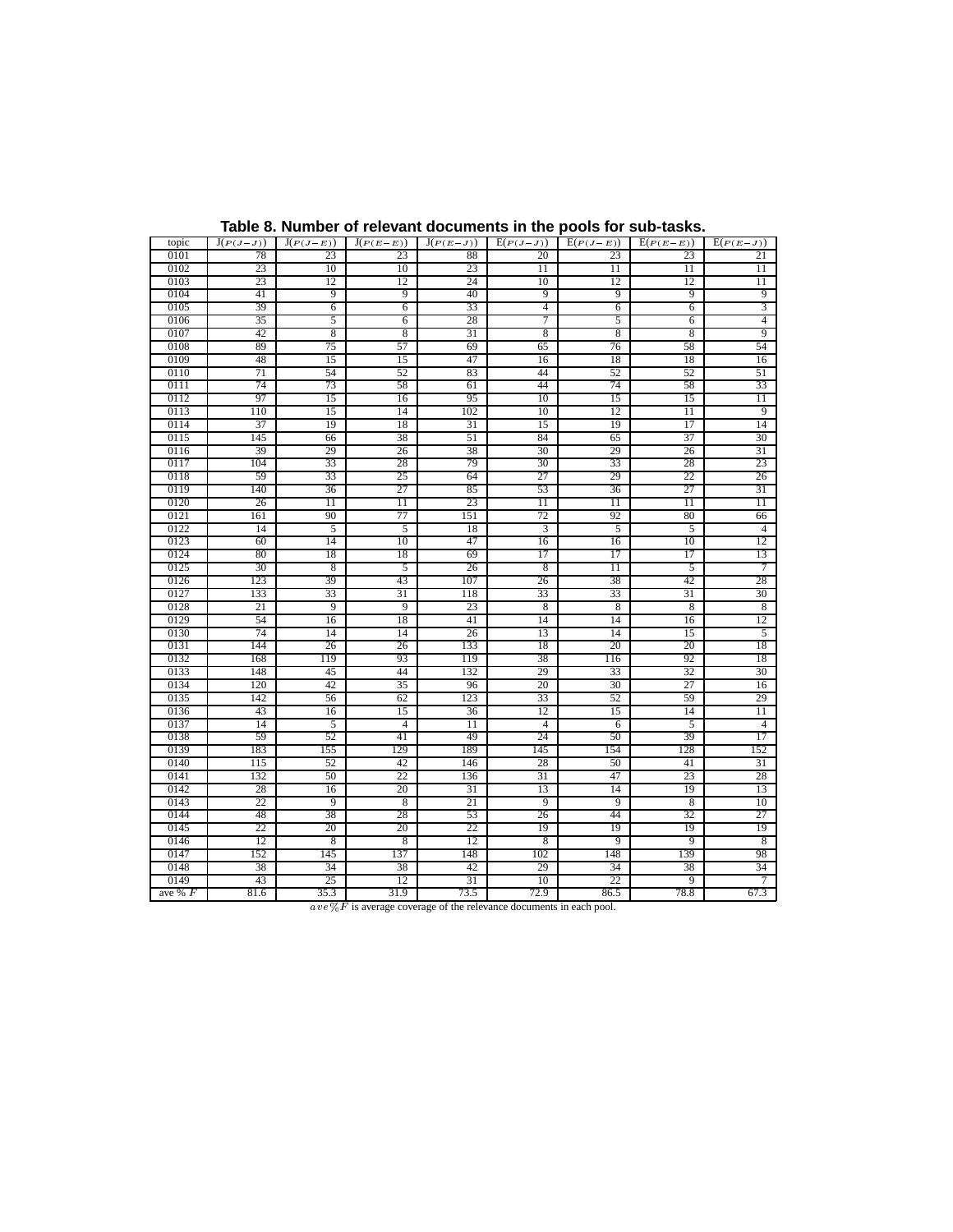| topic        | $J(F-P(J-J))$ | $J(F-P(J-E))$ | $J(F-P(E-E))$ | $J(F-P(E-J))$ | $E(F-P(J-J))$   | $E(F - P(J - E))$    | $E(F - P(E - E))$ | $\overline{E(F-P(E-J))}$ |
|--------------|---------------|---------------|---------------|---------------|-----------------|----------------------|-------------------|--------------------------|
| 0101         | 91            | 96            | 96            | 82            | 24              | 24                   | 24                | 24                       |
| 0102         | 23            | 23            | 23            | 23            | $\overline{11}$ | $\overline{11}$      | $\overline{11}$   | 11                       |
| 0103         | 25            | 26            | 26            | 25            | 12              | 12                   | 12                | 12                       |
| 0104         | 40            | 41            | 41            | 41            | 9               | 9                    | 9                 | 9                        |
| 0105         | 36            | 41            | 41            | 41            | 6               | 6                    | 6                 | 6                        |
| 0106         | 31            | 35            | 35            | 35            | 7               | 7                    | 7                 | $\overline{7}$           |
| 0107         | 31            | 44            | 44            | 43            | 9               | 9                    | 9                 | 9                        |
| 0108         | 91            | 92            | 101           | 101           | 77              | 69                   | 78                | 78                       |
| 0109         | 47            | 48            | 48            | 48            | 19              | 19                   | 19                | 19                       |
| 0110         | 106           | 109           | 111           | 102           | 68              | 67                   | 67                | 69                       |
| 0111         | 209           | 213           | 223           | 218           | 116             | 106                  | 117               | 123                      |
| 0112         | 109           | 120           | 119           | 112           | 15              | 15                   | 15                | 15                       |
| 0113         | 106           | 117           | 118           | 114           | 12              | $\overline{11}$      | 12                | 12                       |
| 0114         | 37            | 44            | 44            | 41            | 21              | 19                   | 20                | 20                       |
| 0115         | 131           | 192           | 203           | 204           | 94              | 112                  | 124               | 128                      |
| 0116         | 39            | 40            | 41            | 40            | 32              | 31                   | 32                | 31                       |
| 0117         | 97            | 122           | 125           | 114           | 37              | 33                   | 36                | 36                       |
| 0118         | 71            | 69            | 71            | 63            | 32              | 30                   | 32                | 30                       |
| 0119         | 121           | 172           | 175           | 160           | 59              | 64                   | 67                | 65                       |
| 0120         | 23            | 26            | 26            | 26            | $\overline{11}$ | $\overline{11}$      | $\overline{11}$   | $\overline{11}$          |
| 0121         | 183           | 194           | 199           | 191           | 100             | 98                   | 102               | 104                      |
| 0122         | 18            | 19            | 19            | 15            | 5               | $\overline{5}$       | 5                 | 5                        |
| 0123<br>0124 | 50<br>74      | 61<br>85      | 61<br>85      | 60<br>81      | 17<br>17        | 16<br>17             | 17<br>17          | 17<br>17                 |
| 0125         | 27            | 30            | 30            | 30            | 11              |                      | $\overline{11}$   | $\overline{11}$          |
| 0126         | 143           | 162           | 157           | 162           | 49              | $\overline{8}$<br>46 | 41                | 50                       |
| 0127         | 148           | 166           | 167           | 160           | 40              | 39                   | 40                | 40                       |
| 0128         | 23            | 23            | 23            | 21            | 8               | 8                    | 8                 | 8                        |
| 0129         | 45            | 57            | 56            | 56            | 16              | 16                   | 15                | 16                       |
| 0130         | 42            | 84            | 81            | 84            | 20              | 21                   | 18                | 23                       |
| 0132         | 281           | 310           | 328           | 313           | 151             | 126                  | 144               | 155                      |
| 0133         | 139           | 161           | 162           | 156           | 33              | 32                   | 33                | 33                       |
| 0134         | 117           | 134           | 140           | 138           | 30              | 29                   | 32                | 32                       |
| 0135         | 187           | 206           | 200           | 202           | 65              | 62                   | 55                | 65                       |
| 0136         | 41            | 47            | 48            | 47            | 15              | 14                   | 15                | 15                       |
| 0137         | 13            | 14            | 15            | 15            | 7               | 6                    | 7                 | $\overline{7}$           |
| 0138         | 86            | 81            | 89            | 89            | 53              | 43                   | 50                | 53                       |
| 0139         | 215           | 213           | 224           | 212           | 177             | 170                  | 181               | 174                      |
| 0140         | 190           | 202           | 211           | 161           | 66              | 53                   | 62                | 65                       |
| 0141         | 165           | 191           | 204           | 160           | 53              | 48                   | 58                | 54                       |
| 0142         | 39            | 41            | 36            | 38            | 21              | 22                   | 17                | 21                       |
| 0143         | 21            | 24            | 24            | 23            | 10              | $\overline{11}$      | $\overline{11}$   | 10                       |
| 0144         | 88            | 88            | 93            | 83            | 58              | 51                   | 58                | 57                       |
| 0145         | 22            | 22            | 22            | 22            | 19              | 19                   | 19                | 19                       |
| 0146         | 12            | 12            | 12            | 12            | 9               | 9                    | 9                 | 9                        |
| 0147         | 331           | 352           | 357           | 335           | 230             | 225                  | 231               | 234                      |
| 0148         | 51            | 55            | 52            | 51            | 43              | 44                   | 41                | 43                       |
| 0149         | 53            | 60            | 68            | 62            | 25              | 18                   | 27                | 26                       |
| ave % $F$    | 87.8          | 97.3          | 98.6          | 94.4          | 97.4            | 93.3                 | 96.9              | 98.5                     |

# **Table 9. Number of relevant documents in the pools without a sub-task.**

 $\overline{ave\%F}$  is average coverage of the relevance documents in each pool.